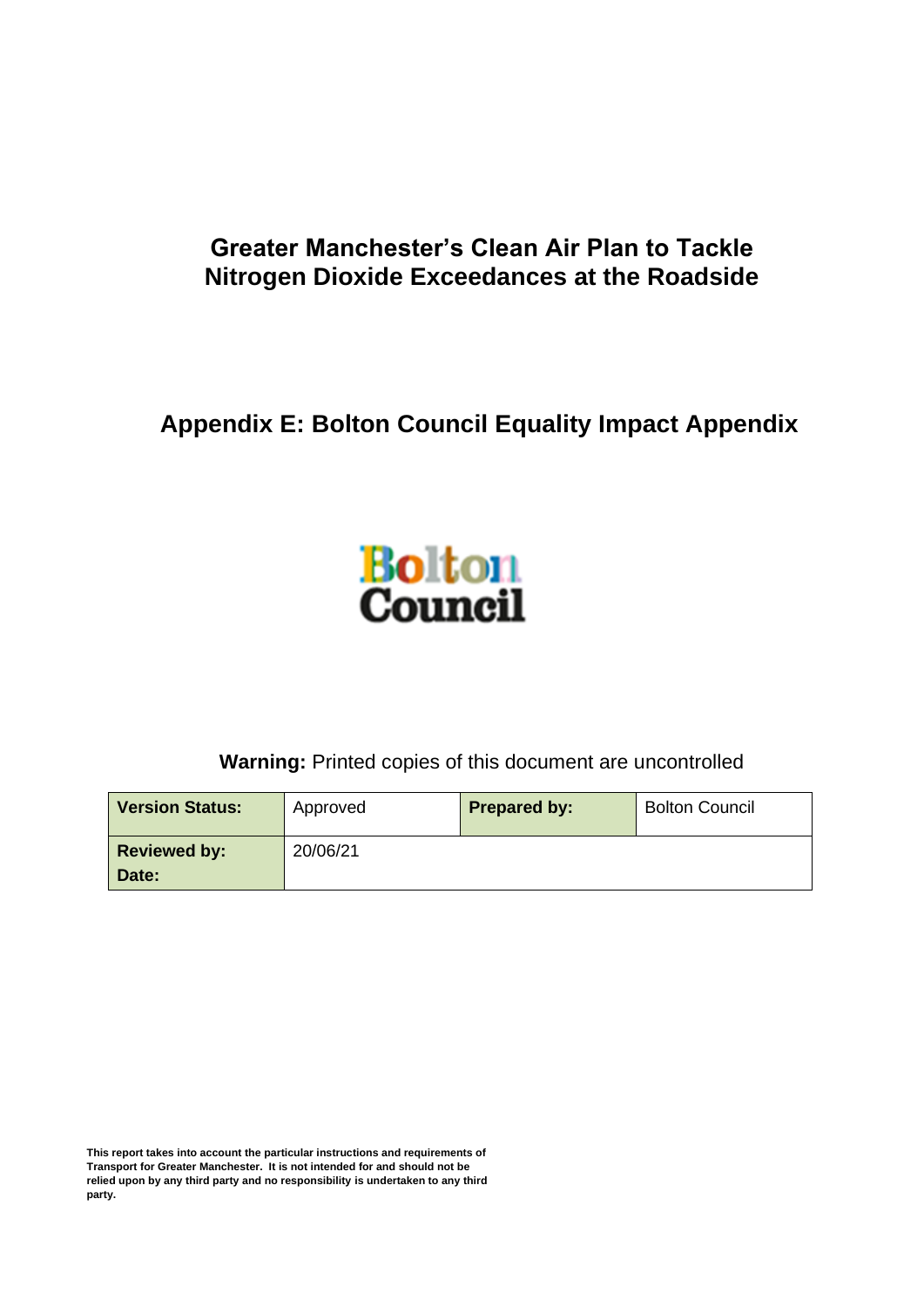## **Contents**

**|** 

|             |     |                                                     | Page |
|-------------|-----|-----------------------------------------------------|------|
| 1           |     | <b>Bolton Council EqIA Appendix</b>                 | 1    |
|             | 1.1 | <b>Introduction</b>                                 | 1    |
|             | 1.2 | <b>Local Authority Assessment</b>                   |      |
|             | 1.3 | <b>Bolton Council approach to Equality Impact 2</b> |      |
| $\mathbf 2$ |     | <b>Bolton Council EqIA</b>                          | 3    |
|             | 2.1 | <b>Baseline data review</b>                         | 3    |
|             | 2.2 | <b>Equality impacts review</b>                      |      |
|             | 2.3 | 'Hot-spots' in Bolton                               | 16   |
|             | 2.4 | <b>Actions to be taken by Bolton</b>                |      |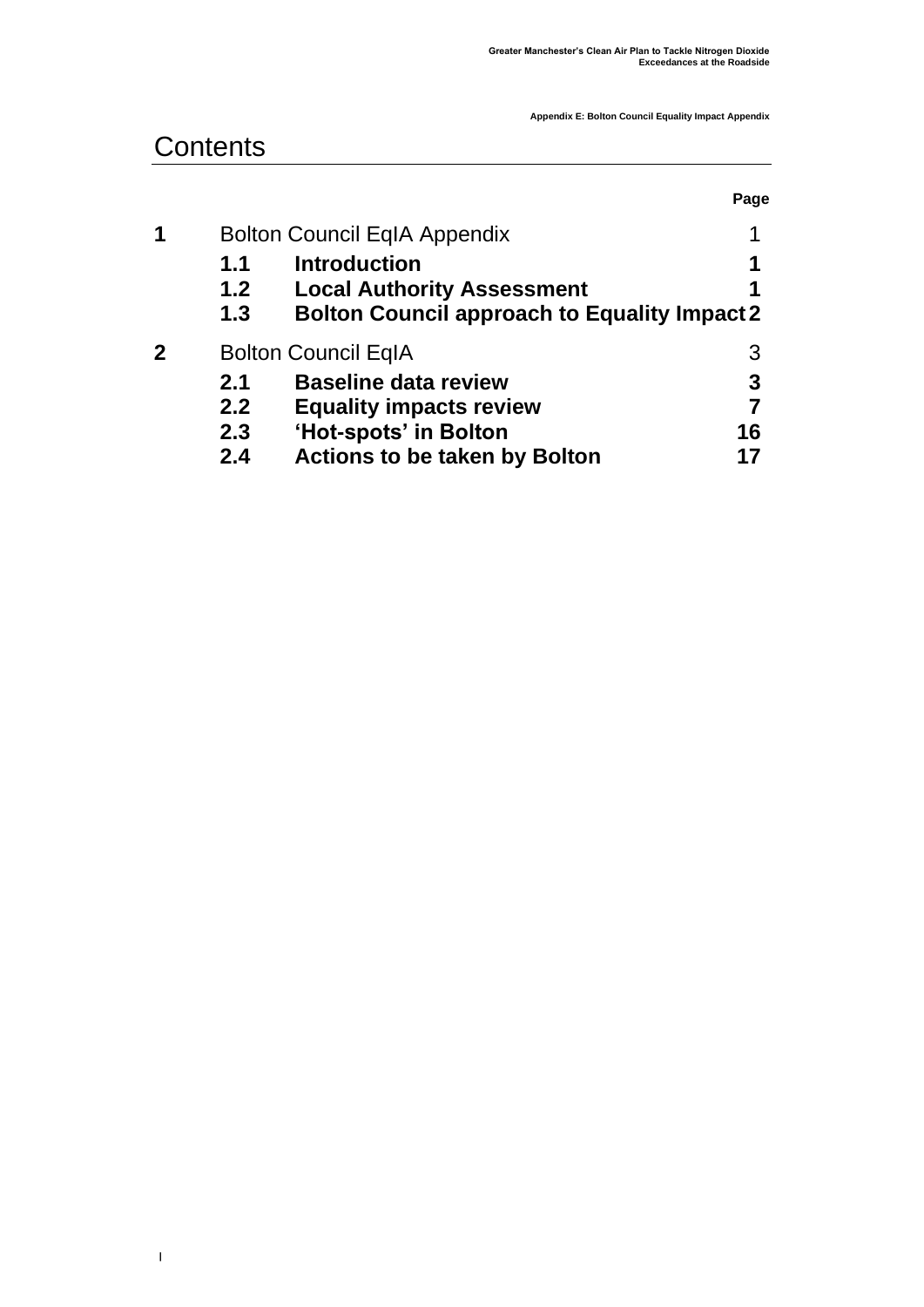# <span id="page-2-0"></span>**1 Bolton Council EqIA Appendix**

## <span id="page-2-1"></span>**1.1 Introduction**

An Equality Impact Assessment (EqIA) has been developed at a Greater Manchester (GM) scale for the GM Clean Air Plan (GM CAP) in line with the public sector equality duty in section 149 of the Equality Act 2010.

The GM wide assessment builds on EqIAs that were published at the Outline Business Case stage in 2019 and the EqIA developed to support the consultation in late 2020. It considers the impacts on protected characteristics related to the implementation of CAZ C charging zone in GM and how implementation of the proposed package of mitigation measures addresses any identified equality impacts. This EqIA is an update following changes to the GM CAP policy made in consideration of feedback received during the consultation.

The EqIA is supported by an Equality Impact Evidence Report, appended to the EqIA<sup>1</sup>.

## <span id="page-2-2"></span>**1.2 Local Authority Assessment**

This appendix to the GM EqIA includes an assessment of equality carried out by Bolton Council. Bolton Council have undertaken an individual LA assessments to::

- fulfil legal requirements and meet their duty under the Equality Act;
- ensure that as an Authority it has considered and understood the full GM EqIA report and the context for the LA itself;
- identify any Bolton specific nuances in the LA baseline profile that presented in the GM EqIA (Appendix A in the Equality Impact Evidence Report).
- review the assessment outcomes of the GM EqIA and identify whether impacts would be more or less significant within their area;
- highlight any geographical 'hot spots' within Bolton Council area;
- identify any actions Bolton Council could take to mitigate and monitor equality impacts identified (specific to their LA area rather than applicable across GM as a whole).

**| |**  HTTPS://TFGMSERVERTEAMOUTLOOK-MY.SHAREPOINT.COM/PERSONAL/HAYLEY\_BROWN\_TFGM\_COM/DOCUMENTS/DOCUMENTS/PROJECTS/DOCUMENTS FOR<br>SHAREPOINT/REPORT GO LIVE/WATERMARK CHANGED DOCS FOR EH/APPENDIX 2 - GM CAP EQIA FOLLOWING CONSULTAT **ASSESSMENT.DOCX** 

**<sup>1</sup>** [https://cleanairgm.com/technical-documents/](https://secure-web.cisco.com/11eiBCgElauzNx9ZLncgJx3iOubmp4VtcvvkdlhxY65RKvTbIb59-L2ncr8SElltrd2x-6LbEl4KMsTTxIe3wkMOtRdF_mwDnnUw_pzGQZOwSRIhPJyQIZ8Yp6BpEAcNSn8Ts-zUMkCwwKuuZ6JqlhO90pJazjetwe6gKhLVIM_BswP0PQmXUeuqGyGpWdmieI8qM86OywsW2Ih1TXBkADjvPWBAW0J67oLJLyOi-5a-P-uw5qxFWy4jV1Rgj27aX74mWEA8RmcCJF_QiJniWV9Y7vnNRmfIdielNKILyTnV3ChPut5AXlpom2ThMoaDynN4YcMw9M5bXrEI6WdmDFg/https%3A%2F%2Furl4.mailanyone.net%2Fv1%2F%3Fm%3D1lqaQa-0007kg-3t%26i%3D57e1b682%26c%3Dwx7pouswT3bJs4LPeETsz86q7Q_0OC56XXhe7DlJDibGRSGR8fdmSomeuSdI7C2Fa0eQbaAqoLXhP95flvC3e_rUhnBjBiD8llf9LaF4ZtCjfFRgnR8YVM3huSJaCGnICk94fttlvHc5puWw5cDJWXKncROEJUpzHqnxCBOtlS83l3-sjgML-pIcbUhAQZELxzuJu6c3812_3lnwQAbyYwgocO5Fara8d5TyMQqiWW6tNZcZXXghiSlVoISAGQRmsZ-TU8nVqIdM3Z7LyV0OBSLL4yenFqLa1SDyZM36c6L9Rv_9RwvC_zO8-ja9EEmp3RuaxQ4iKqu8pID_qRBxLRB9hKR0Yp8TjK3AxZQfI6W6JX6ff_FKZIssUgNuX4h8fgWjXtS31MSzgcKKD5htCOS8RNiJG7hqFaezCADs1zqfd5YI5KwtXyQV8Xcw9c04dqUU3rtH6b_zGkplrYZzi_tw5Uh0gVH_yDQ0aze-YmaYOmPe-7DcIOn3tcJzyPAzyNqQZKCfP-i1oh349NtnaY_1gjK4qs0hRBa9R9D0kEGpaGRFokA16JTCjrnHuvRgs7DcM7Fi3nDdrs6xiFxYb34O5EIVstmWMeA67C4pmsqoQ4hX3-rUnQd3vI35GAzQJzJxEsp-QxLb4UU4coOA_r80VNAaur_GF4G4X8lvmN0gEZ3Wu5QzUhFNsj4TCOgSucH17LnJrJVLTZfksCAbTQ)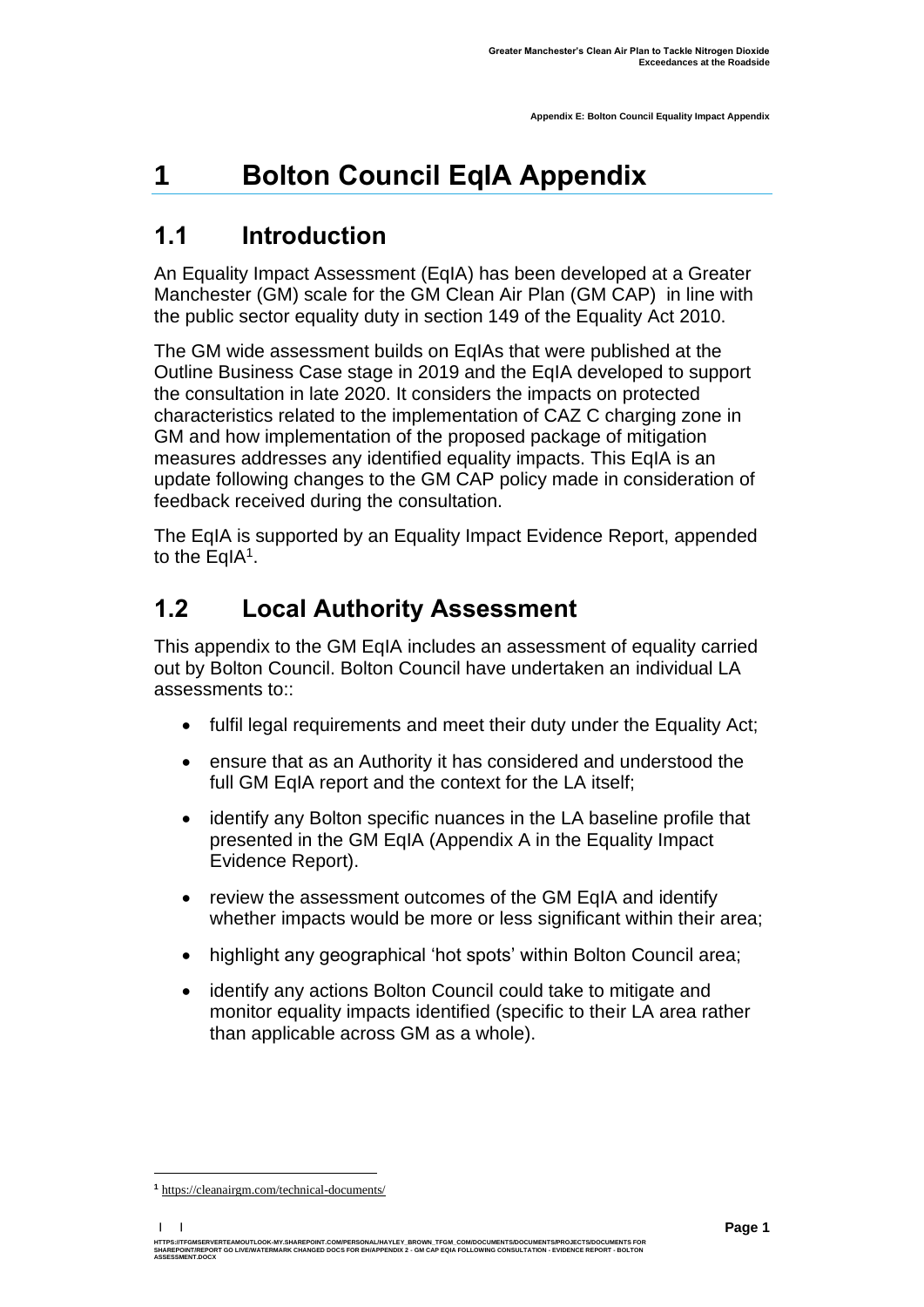## <span id="page-3-0"></span>**1.3 Bolton Council approach to Equality Impact**

In addition to the protected characteristics set out by the Equality Act, Bolton Council believes it is also important to consider caring status and socio-economic conditions as part of its work around equality and therefore these groups are also covered for consideration in this EIA.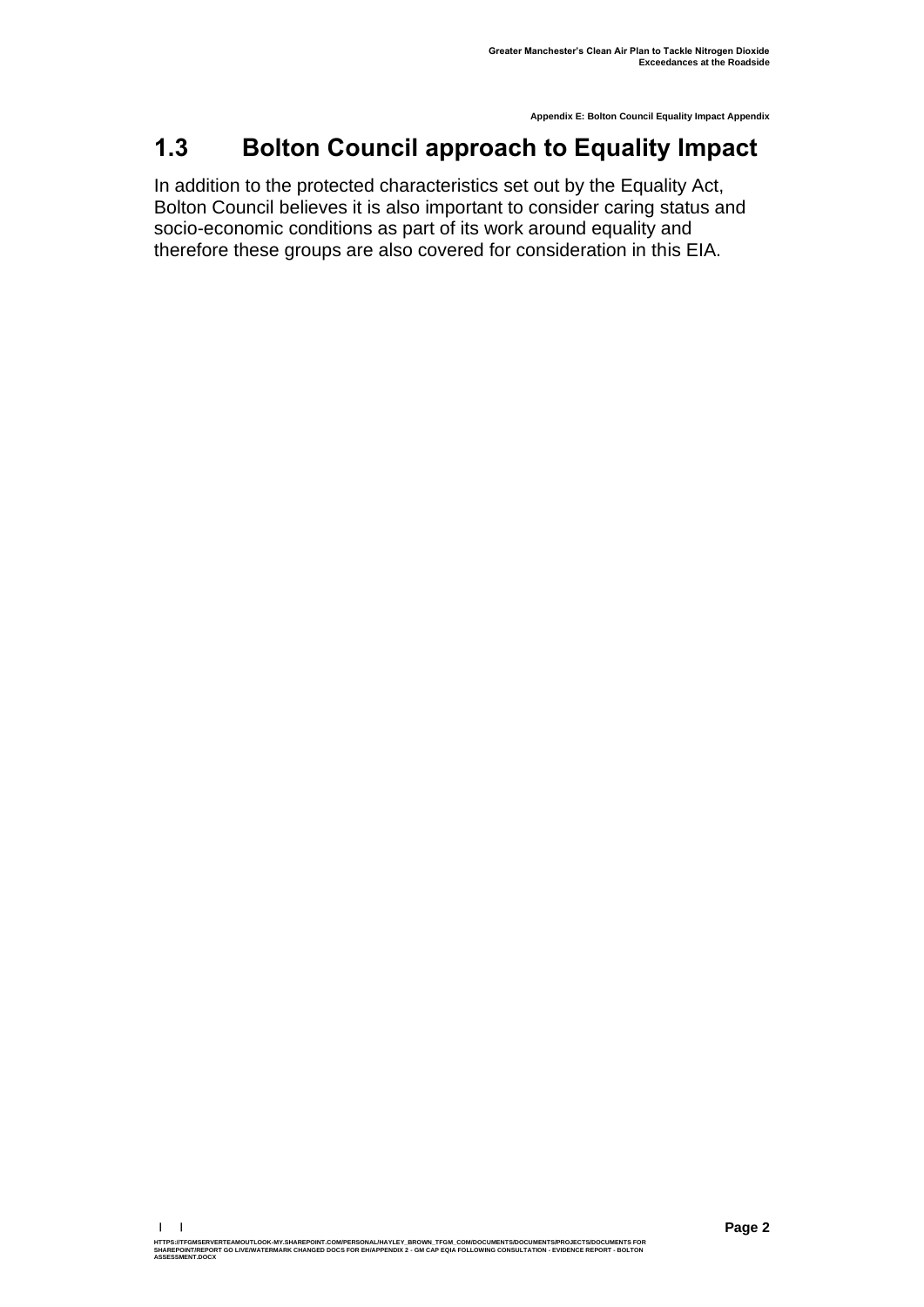# <span id="page-4-0"></span>**2 Bolton Council EqIA**

## <span id="page-4-1"></span>**2.1 Baseline data review**

### **2.1.1 Introduction**

**About Bolton:** Population estimates 287,550in 2019. The town is bounded to the north by the Lancashire districts of Chorley and Blackburn with Darwen, and on the remaining sides by the districts of Wigan, Bury and Salford. About half of the borough is built up, with the remainder being countryside, mainly in agricultural use or open moorland. The key landscape features of the borough are its moorland backdrop, remnant areas of woodland, river valleys and pastoral agricultural land. The borough has a good transport network with adjoining areas and the rest of the country. The M61 motorway provides a link with the M6 to the north of Bolton and the M60 to the south of Bolton. In addition, Bolton has established rail and bus networks.

**Establishing the baseline:** The baseline data has been established by reviewing community demographics across Bolton, using census data and local insights to support understanding for this equality impact assessment. Further data has been sourced from analysis undertaken looking at the impact of Covid-19 on particular groups that have been most impacted by the pandemic. These insights have been generated at a Greater Manchester level, as well as locally. In addition, the consultation findings for this stream of work have been used, with particular intelligence gained from responses gathered from Bolton participants. Where data doesn't exist locally for a particular characteristic, Greater Manchester and national data has been sourced to provide insight.

It should also be noted, in relation to taxi businesses in the borough, Bolton has the following businesses:

- Private Hire Vehicles licensed: approximately 1450
- Hackney Cab Vehicles licensed: 102
- Private Hire Drivers licensed: 1765
- Hackney Cab Drivers licenses: 108

### **2.1.2 Baseline data updates**

Appendix A of the GM Equality Impact Evidence Report sets out a detailed demographic baseline of the GM area, reviewing each protected characteristic in turn. The EqIA scopes in only some of the protected characteristics covered by the Equality Act; age, disability, pregnancy and maternity, race, religion or belief, sex, sexual orientation and gender reassignment. Marriage and civil partnership has been scoped out. The table below sets out Bolton's baseline where this differs from the overall GM baseline.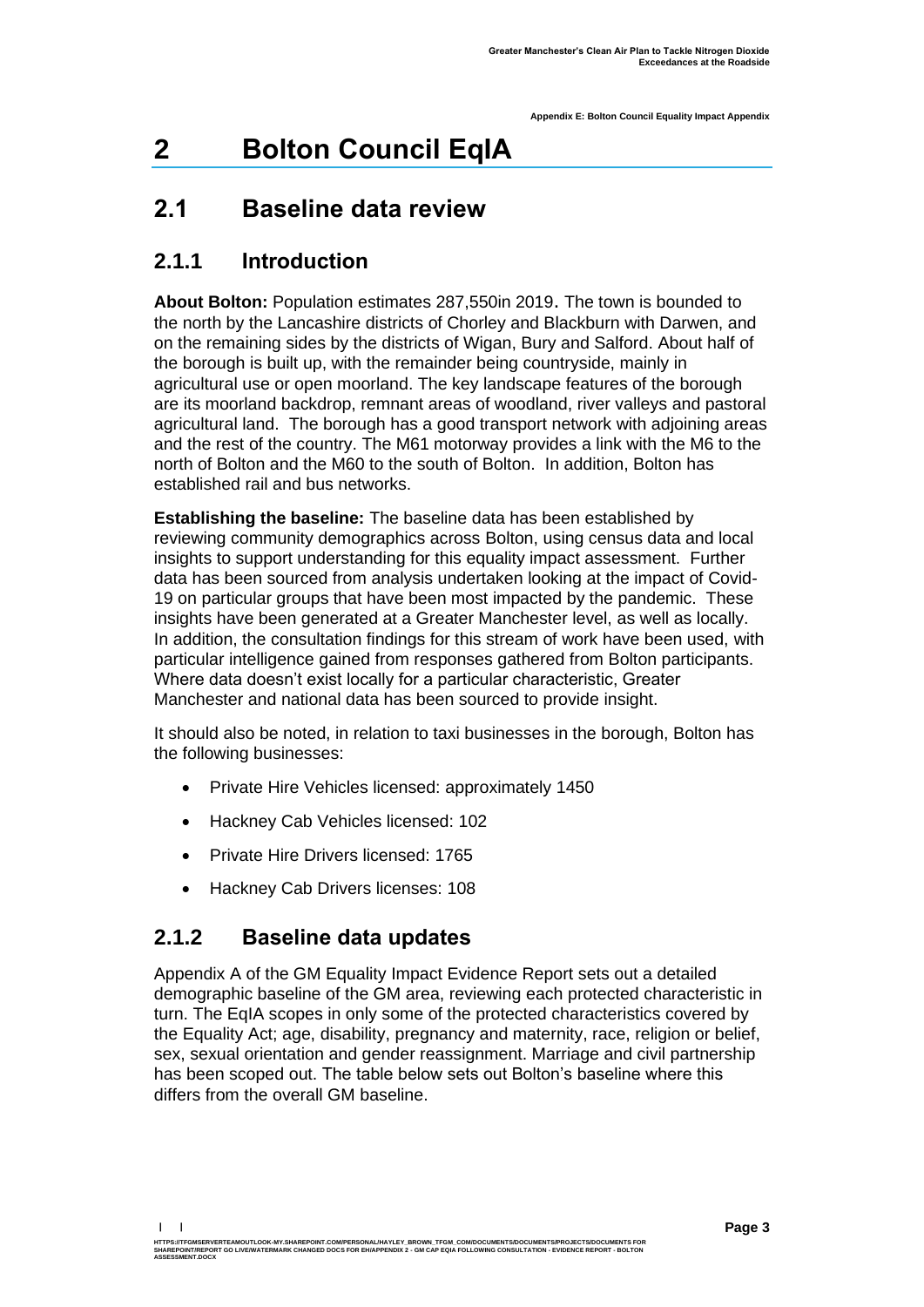|  | <b>Bolton Baseline:</b> |
|--|-------------------------|
|--|-------------------------|

| Overview for the local authority; including updated<br>data and / or significant variation compared to the<br>GM picture.                                                                                                                                                                                                                                                                                         |                                                                                           |                                                        |                                                                                                                      |                                                         |  |  |  |
|-------------------------------------------------------------------------------------------------------------------------------------------------------------------------------------------------------------------------------------------------------------------------------------------------------------------------------------------------------------------------------------------------------------------|-------------------------------------------------------------------------------------------|--------------------------------------------------------|----------------------------------------------------------------------------------------------------------------------|---------------------------------------------------------|--|--|--|
|                                                                                                                                                                                                                                                                                                                                                                                                                   |                                                                                           |                                                        |                                                                                                                      | Consideration of vulnerable young                       |  |  |  |
|                                                                                                                                                                                                                                                                                                                                                                                                                   |                                                                                           |                                                        |                                                                                                                      | people in the borough, including 199                    |  |  |  |
|                                                                                                                                                                                                                                                                                                                                                                                                                   |                                                                                           |                                                        |                                                                                                                      | care leavers, that may rely on public                   |  |  |  |
|                                                                                                                                                                                                                                                                                                                                                                                                                   |                                                                                           |                                                        |                                                                                                                      |                                                         |  |  |  |
|                                                                                                                                                                                                                                                                                                                                                                                                                   |                                                                                           |                                                        |                                                                                                                      | transport.                                              |  |  |  |
|                                                                                                                                                                                                                                                                                                                                                                                                                   |                                                                                           |                                                        |                                                                                                                      |                                                         |  |  |  |
|                                                                                                                                                                                                                                                                                                                                                                                                                   |                                                                                           |                                                        |                                                                                                                      |                                                         |  |  |  |
|                                                                                                                                                                                                                                                                                                                                                                                                                   |                                                                                           |                                                        |                                                                                                                      |                                                         |  |  |  |
| and secondary school populations will reduce slightly<br>while there will be a small increase in the older teens<br>group. There will be an increase in the secondary age<br>population.<br>Older People:<br>The number of older people has increased dramatically,<br>from 40,500 in 2008 to 49,100 in 2018, an increase of<br>over one-fifth (21%) <sup>3</sup> .                                               |                                                                                           |                                                        |                                                                                                                      |                                                         |  |  |  |
| Local Health demographic profile provides a breakdown<br>of the health indicators at a ward level, where long term<br>health and disability concerns are above national<br>average in a number of wards. <sup>4</sup><br>Mental health concerns particularly in young people and<br>minority groups, including LGBT+ as a result of the<br>pandemic - findings linked to ongoing GM Behavioural<br>Insights work. |                                                                                           |                                                        |                                                                                                                      |                                                         |  |  |  |
| 17,277<br>13,737                                                                                                                                                                                                                                                                                                                                                                                                  | Young people Population Change:<br>2022<br>18,977<br>23,415<br>19,474<br>13,717<br>75,582 | 2025<br>18,862<br>23,016<br>20,108<br>14,861<br>76,848 | Population change between 2017 and 2030 for 0-19 year olds<br>2030<br>18,490<br>23,022<br>19,442<br>15,692<br>76,647 | In general, over the next ten years Bolton's pre-school |  |  |  |

<sup>2</sup> Whitehead, S and Higham, J. (2018) *Bolton Local Transformation Plan - Children and Young People's Emotional Health & Wellbeing: 2018/19.* Available at[: https://www.boltonccg.nhs.uk/media/3891/bolton-1819-ltp](https://www.boltonccg.nhs.uk/media/3891/bolton-1819-ltp-refresh-final.pdf)[refresh-final.pdf](https://www.boltonccg.nhs.uk/media/3891/bolton-1819-ltp-refresh-final.pdf) (Accessed: 29<sup>th</sup> April 2021)

<sup>3</sup> Bolton Council. (2019) *People in Bolton Factfile No. 1.* Available at:

[https://www.bolton.gov.uk/downloads/file/2285/2018-pulationstimatesactfile-pdateduly-\(accessed](https://www.bolton.gov.uk/downloads/file/2285/2018-pulationstimatesactfile-pdateduly-(accessed) (Accessed 29<sup>th</sup> April 2021).

**<sup>4</sup>** Public Health England. (no date) *Local Health.* Available at: [https://fingertips.phe.org.uk/profile/local-](https://fingertips.phe.org.uk/profile/local-health/data#page/0/gid/1938133184/pat/101/par/E08000001/ati/8/are/E05000650)

[health/data#page/0/gid/1938133184/pat/101/par/E08000001/ati/8/are/E05000650](https://fingertips.phe.org.uk/profile/local-health/data#page/0/gid/1938133184/pat/101/par/E08000001/ati/8/are/E05000650) (Accessed 30th April 2021).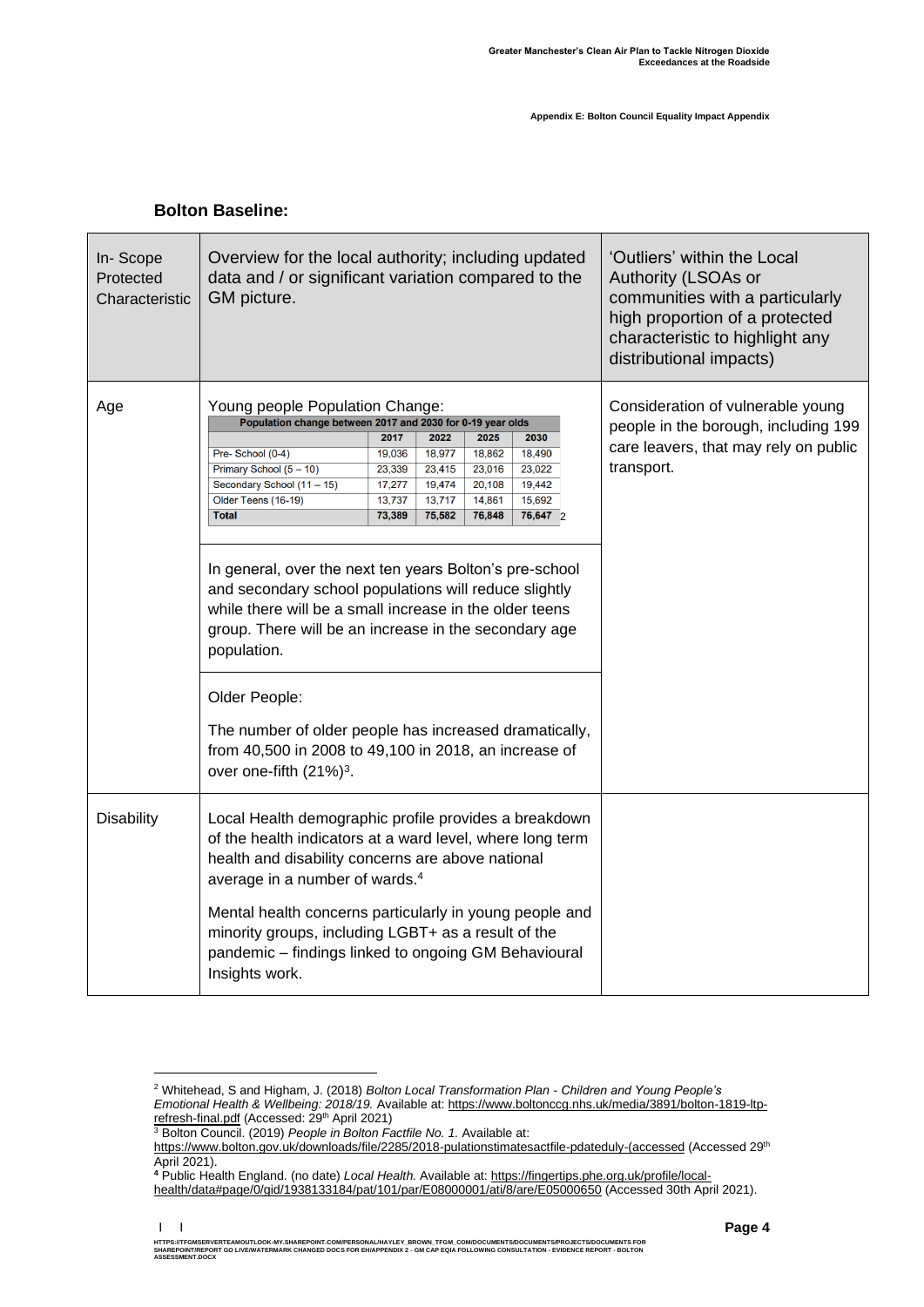| In-Scope<br>Protected<br>Characteristic | Overview for the local authority; including updated<br>data and / or significant variation compared to the<br>GM picture.                                                                                                                                                                                                                                                                                                                                                                                                                                                                                                                                                                                                                                                                                     | 'Outliers' within the Local<br>Authority (LSOAs or<br>communities with a particularly<br>high proportion of a protected<br>characteristic to highlight any<br>distributional impacts) |
|-----------------------------------------|---------------------------------------------------------------------------------------------------------------------------------------------------------------------------------------------------------------------------------------------------------------------------------------------------------------------------------------------------------------------------------------------------------------------------------------------------------------------------------------------------------------------------------------------------------------------------------------------------------------------------------------------------------------------------------------------------------------------------------------------------------------------------------------------------------------|---------------------------------------------------------------------------------------------------------------------------------------------------------------------------------------|
| Pregnancy<br>and Maternity              | Overall, there were 3,676 live births recorded in Bolton<br>in 2019, of which 30.8% were to non-UK-born women<br>(ONS data), slightly above the national average.<br>According to the Office for National Statistics, in 2019<br>non-UK-born women gave birth to 1,132 babies in<br>Bolton, which is 30.8% of all deliveries.<br>In Gtr Manchester vulnerable childbearing women<br>(including homeless women, religious and cultural<br>minorities, vulnerable migrants, refugees and asylum<br>seekers, victims of domestic abuse) access secondary<br>mental health services less often or are in a more<br>advanced stage of their illness when they do, compared<br>with the background population. <sup>5</sup><br>Community midwifery support delivered at 7 Start Well<br>Centres across the borough. |                                                                                                                                                                                       |
| Race                                    | Bolton has a transient community, local intelligence<br>highlights growing Eastern European and African<br>communities. Using the school roll data (2020), it has<br>also been possible to identify a small Chinese<br>community, which is not concentrated to a particular<br>area of Bolton but spread across communities. There<br>is also a small Gypsy/Roma community in Halliwell,<br>Great Lever, Harper Green and Crompton.<br>Bolton is home to a number of new and emerging<br>communities, who have settled in Bolton through<br>economic migration; or Britain's refugee and asylum<br>arrangements.<br>The languages predominantly spoken in the borough<br>are English* (71.7%), Urdu (7.8%), Gujarati (5.5%),<br>Panjabi (2.5%), Somali (1.5%), Arabic (1.3%)                                  |                                                                                                                                                                                       |
| Sex                                     | The borough has a similar sized male and female<br>population; 49.6% of the population is male and 50.4%                                                                                                                                                                                                                                                                                                                                                                                                                                                                                                                                                                                                                                                                                                      |                                                                                                                                                                                       |

<sup>5</sup> Greater Manchester Health & Social Care Partnership. (2020) *Greater Manchester Perinatal and Parent Infant Mental Health Service: Championing 1001 Critical Days.* Available at:

[https://www.gmmh.nhs.uk/download.cfm?doc=docm93jijm4n7317.pdf&ver=9858.](https://www.gmmh.nhs.uk/download.cfm?doc=docm93jijm4n7317.pdf&ver=9858) (Accessed: 19<sup>th</sup> June 2021).

**<sup>| |</sup>**  HTTPS://TFGMSERVERTEAMOUTLOOK-MY.SHAREPOINT.COM/PERSONAL/HAYLEY\_BROWN\_TFGM\_COM/DOCUMENTS/DOCUMENTS/PROJECTS/DOCUMENTS FOR<br>SHAREPOINT/REPORT GO LIVE/WATERMARK CHANGED DOCS FOR EH/APPENDIX 2 - GM CAP EQIA FOLLOWING CONSULTAT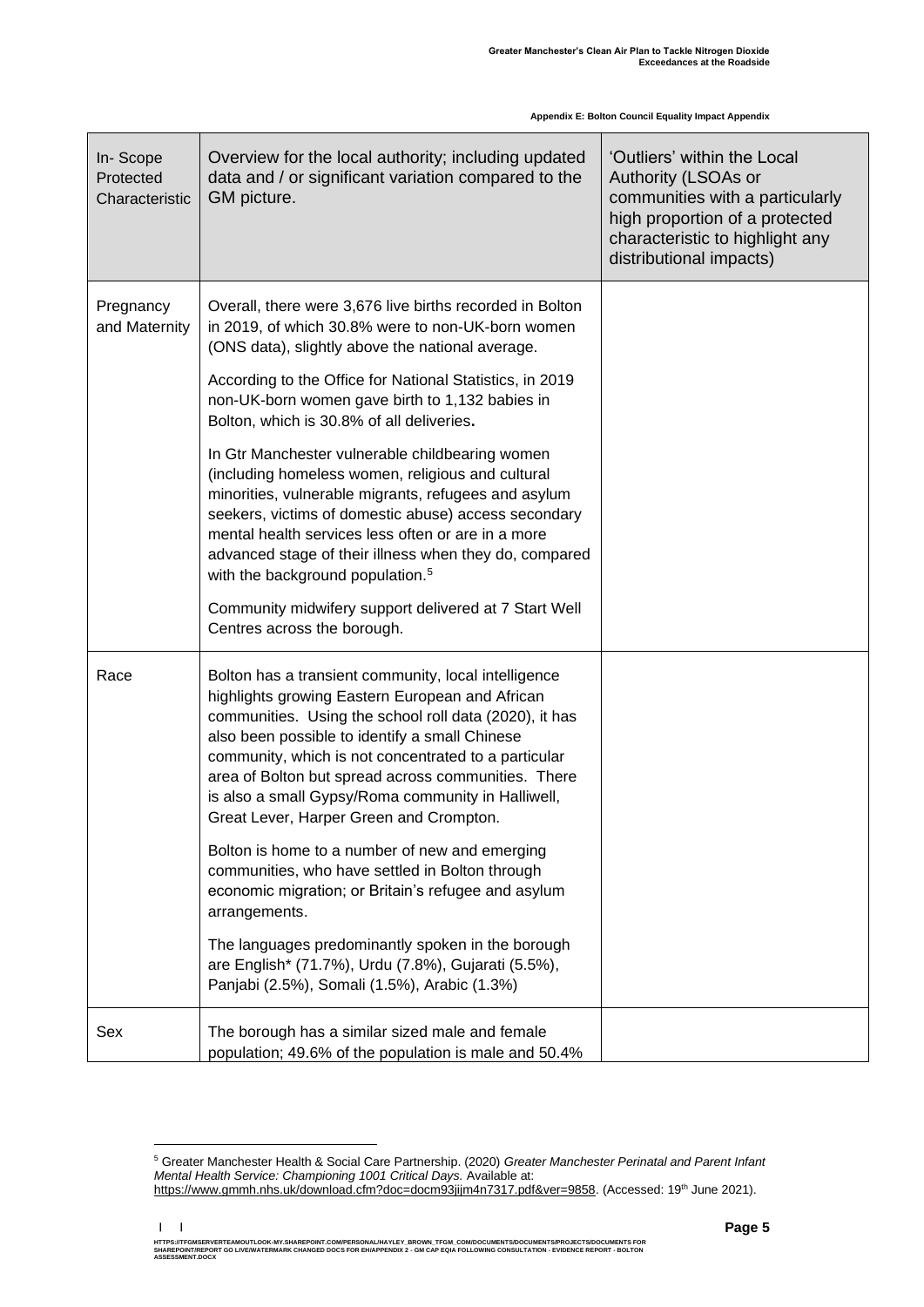| In-Scope<br>Protected<br>Characteristic | Overview for the local authority; including updated<br>data and / or significant variation compared to the<br>GM picture. | 'Outliers' within the Local<br>Authority (LSOAs or<br>communities with a particularly<br>high proportion of a protected<br>characteristic to highlight any<br>distributional impacts) |
|-----------------------------------------|---------------------------------------------------------------------------------------------------------------------------|---------------------------------------------------------------------------------------------------------------------------------------------------------------------------------------|
|                                         | is female. <sup>6</sup> Mid year estimates for 2019 show 144,733<br>(females) and 142,817 (males) - all ages.             |                                                                                                                                                                                       |

| Protected<br>Characteristic                | Overview for the local authority;<br>including updated data and / or<br>significant variation or similarity<br>compared to the GM picture.                                                                                                                                                                               | 'Outliers' within the Local Authority<br>(LSOAs or communities with a<br>particularly high proportion of a protected<br>characteristic to highlight an distributional<br>impacts) |
|--------------------------------------------|--------------------------------------------------------------------------------------------------------------------------------------------------------------------------------------------------------------------------------------------------------------------------------------------------------------------------|-----------------------------------------------------------------------------------------------------------------------------------------------------------------------------------|
| Religion / Belief                          | (ONS Data: 2011): The three most common<br>religions in Bolton are Christian, Muslim<br>and Hindu. There are very small pockets of<br>other religions across Bolton. A breakdown<br>per ward can be accessed at:<br>https://www.boltonjsna.org.uk/religion-<br>belief.                                                   |                                                                                                                                                                                   |
| Gender<br>reassignment/<br>Gender identity | No identified impacts on this group                                                                                                                                                                                                                                                                                      |                                                                                                                                                                                   |
| Sexual<br>orientation                      | According to the LGBT Foundation, Greater<br>Manchester is home to an estimated<br>215,000 LGBT people, with 391 individuals<br>registered in same-sex civil partnerships in<br>Bolton in the 2011 Census. Bolton holds an<br>annual Pride festival and is home to<br>organisations that support the LGBT+<br>community. |                                                                                                                                                                                   |
| Marriage & civil<br>partnership            | No identified impact on this group                                                                                                                                                                                                                                                                                       |                                                                                                                                                                                   |

<sup>6</sup> Bolton Joint Strategic Needs Assessment. (no date) *Our People.* Available at: <https://www.boltonjsna.org.uk/people> (Accessed: 29<sup>th</sup> April 2021),

**<sup>| |</sup>**  HTTPS://TFGMSERVERTEAMOUTLOOK-MY.SHAREPOINT.COM/PERSONAL/HAYLEY\_BROWN\_TFGM\_COM/DOCUMENTS/DOCUMENTS/PROJECTS/DOCUMENTS FOR<br>SHAREPOINT/REPORT GO LIVE/WATERMARK CHANGED DOCS FOR EH/APPENDIX 2 - GM CAP EQIA FOLLOWING CONSULTAT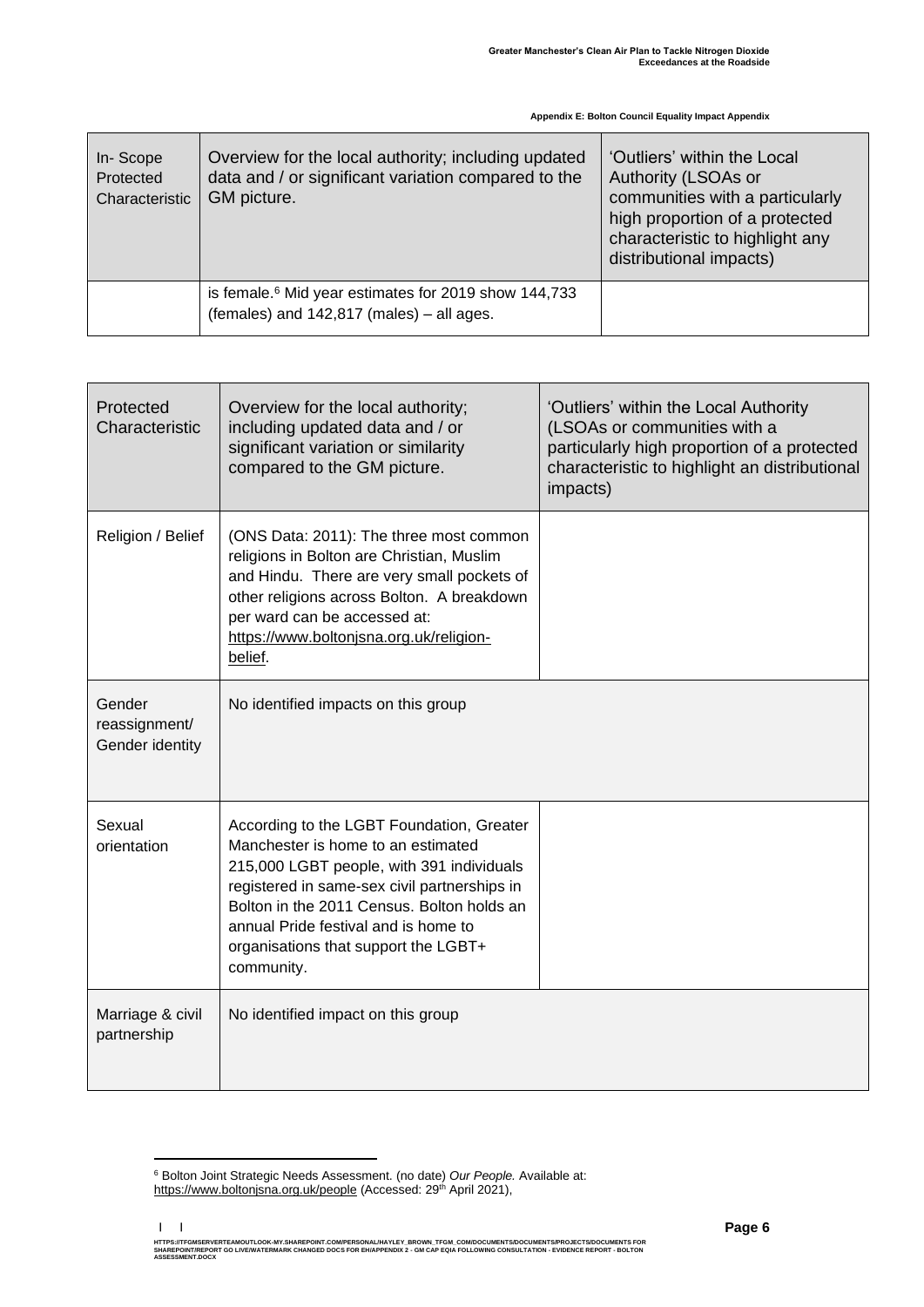### **2.1.3 Socio-Economic Characteristics**

Under the Equality Act, socio-economic characteristic is not a Protected Characteristic. As a result, the GM EqIA for CAP does not consider the impacts on the scheme on difference socio-economic groups. A Distributional Impact Assessment (DIA) has been undertaken for the programme which does consider these impacts.

**Bolton council does include socio-economic** as a Protected Characteristic and as a result, it will be included in this baseline*.* From the consultation findings it is evident that those communities impacted could be located in some of our more deprived areas of the borough. Furthermore, some of the positive impacts of the implementation of the scheme could have positive implications for our deprived communities and protected groups.

| Socio-economic | Bolton is ranked the 34th most deprived local authority in the UK.<br>Further to this, according to IMD (2015), Bolton is ranked 64th out<br>of 326 local authorities in England for deprivation. In comparison to<br>other Greater Manchester authorities, Bolton ranks slightly higher,<br>i.e. less deprived, than Manchester, Rochdale, Salford, Tameside<br>and Oldham. However, Bolton is also ranked much lower than Bury,<br>Trafford and Stockport. |  |
|----------------|--------------------------------------------------------------------------------------------------------------------------------------------------------------------------------------------------------------------------------------------------------------------------------------------------------------------------------------------------------------------------------------------------------------------------------------------------------------|--|
|                | The IMD ranks every small area in England from 1 (most deprived<br>area) to 32,844 (least deprived area): Ranking for Bolton on the<br>following areas:                                                                                                                                                                                                                                                                                                      |  |
|                | Income (29), employment (36), crime (13), housing and<br>$\bullet$<br>services (285), health deprivation and disability (50),<br>neighbourhoods (42)                                                                                                                                                                                                                                                                                                         |  |
|                | There have been few changes regarding our most deprived<br>neighbourhoods and deprivation remains at its greatest in the<br>Wards of Halliwell, Crompton, Breightmet, Great Lever, Rumworth,<br>and Farnworth, with pockets outside the town centre identifying<br>Johnson Fold and Washacre. <sup>7</sup>                                                                                                                                                   |  |

## <span id="page-8-0"></span>**2.2 Equality impacts review**

The table below provides a summary of equality impacts identified for GM against each of the protected characteristics and each of the assessment topics (i.e. air quality, accessibility, and affordability) and identifies whether the assessment differs within Bolton. Where there are differences, an explanation is provided.

**<sup>7</sup>** Bolton JSNA. (no date) *Deprivation.* Available at: [https://www.boltonjsna.org.uk/deprivation.](https://www.boltonjsna.org.uk/deprivation) (Accessed: 20th April 2021).

**<sup>| |</sup>**  HTTPS://TFGMSERVERTEAMOUTLOOK-MY.SHAREPOINT.COM/PERSONAL/HAYLEY\_BROWN\_TFGM\_COM/DOCUMENTS/DOCUMENTS/PROJECTS/DOCUMENTS FOR<br>SHAREPOINT/REPORT GO LIVE/WATERMARK CHANGED DOCS FOR EH/APPENDIX 2 - GM CAP EQIA FOLLOWING CONSULTAT **ASSESSMENT.DOCX**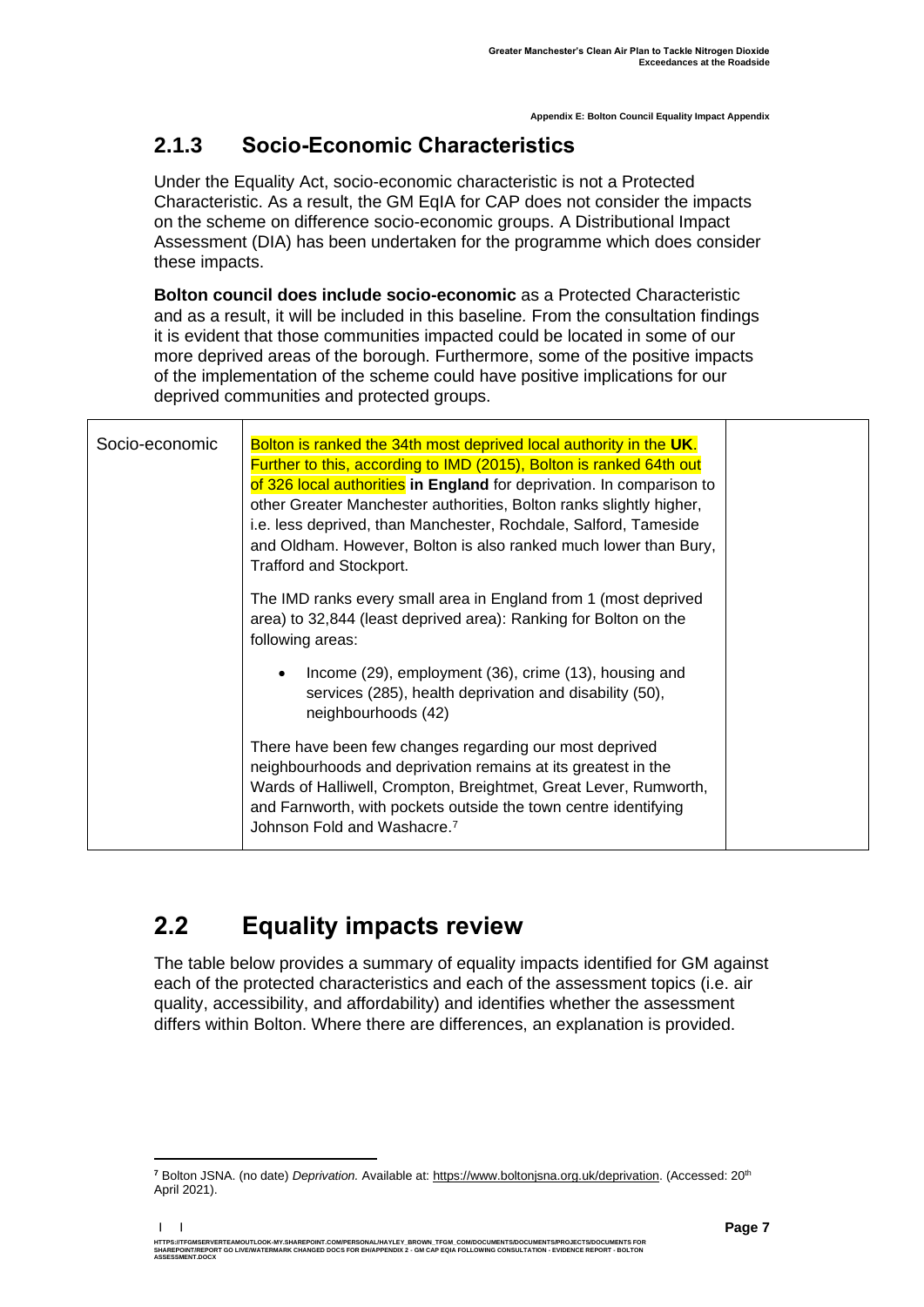| characteristic<br>Protected | Assessment topic         | <b>Impact</b><br>$(+/-)$ |             | <b>Bolton Council -Magnitude of</b><br>impact post mitigation<br>(extent of population<br>exposure to impact) | Differential/<br><b>Disproportionate</b> | Justification for assessment outcome/ Reason for difference in impact from GM<br>assessment                                                                                                                                                                                                                                                                                                           |
|-----------------------------|--------------------------|--------------------------|-------------|---------------------------------------------------------------------------------------------------------------|------------------------------------------|-------------------------------------------------------------------------------------------------------------------------------------------------------------------------------------------------------------------------------------------------------------------------------------------------------------------------------------------------------------------------------------------------------|
|                             |                          |                          | <b>GM</b>   | <b>Bolton</b>                                                                                                 |                                          |                                                                                                                                                                                                                                                                                                                                                                                                       |
| Age                         | Air<br>quality           | $+$                      | <b>High</b> | <b>High</b>                                                                                                   | <b>Differential</b>                      | Younger and older people are more sensitive to changes in air quality and will benefit more<br>quickly from improvements in air quality.                                                                                                                                                                                                                                                              |
|                             | <b>Access</b><br>ibility |                          | Low         | Low                                                                                                           | <b>Disproportionate</b>                  | Younger and older people are more reliant on public transport, taxi and PHVs. They are also<br>more likely to use minibuses and community transport. Any changes in provision would have<br>a disproportionate impact on this group.                                                                                                                                                                  |
|                             | <b>Afford</b><br>ability |                          | Low         | Low                                                                                                           | <b>Disproportionate</b>                  | Younger and older people are more reliant on public transport, so any ticket prices increases<br>would be disproportionately experienced by these groups. Particular concern around<br>vulnerable young people, including the borough's 199 care leavers who are reliant on public<br>transport.                                                                                                      |
|                             |                          |                          |             |                                                                                                               |                                          | There could be a potential impact to retirees, with possible charges being brought in for<br>motorhome owners. Statistics from the Camping and Caravan Club put the average age of its<br>members at 55 years. This could have a subsequent impact on local tourism, as Bolton and<br>its boarder areas have a number of camping and caravan businesses. (Awaiting further<br>consultation feedback). |
| Disability <sup>8</sup>     | Air<br>quality           | ٠                        | <b>High</b> | <b>High</b>                                                                                                   | <b>Differential</b>                      | People with disabilities (particularly if these relate to respiratory problems) are likely to be<br>more sensitive to changes in air quality and will benefit more quickly from improvements in air<br>quality.                                                                                                                                                                                       |

#### **Bolton Equality Impacts Review:**

<sup>&</sup>lt;sup>8</sup> Disability covers a wide range of physical and mental impairment. Where the impact would differ dependent on disability this is flagged in the narrative.

HTTPS://TEMBERVERTEMOUTLOOK-MY.SHAREPOINT.COM/PERSONAL/HAYLEY\_BROWN\_TFGM\_COM/DOCUMENTS/ROCUMENTS/RROJECTS/DOCUMENTS FOR SHAREPOINT/REPORT GO LIVE/WATERMARK CHANGED DOCS FOR EH/APPENDIX 2 - GM CAP EQIA FOLLOWING<br>CONSULTATIO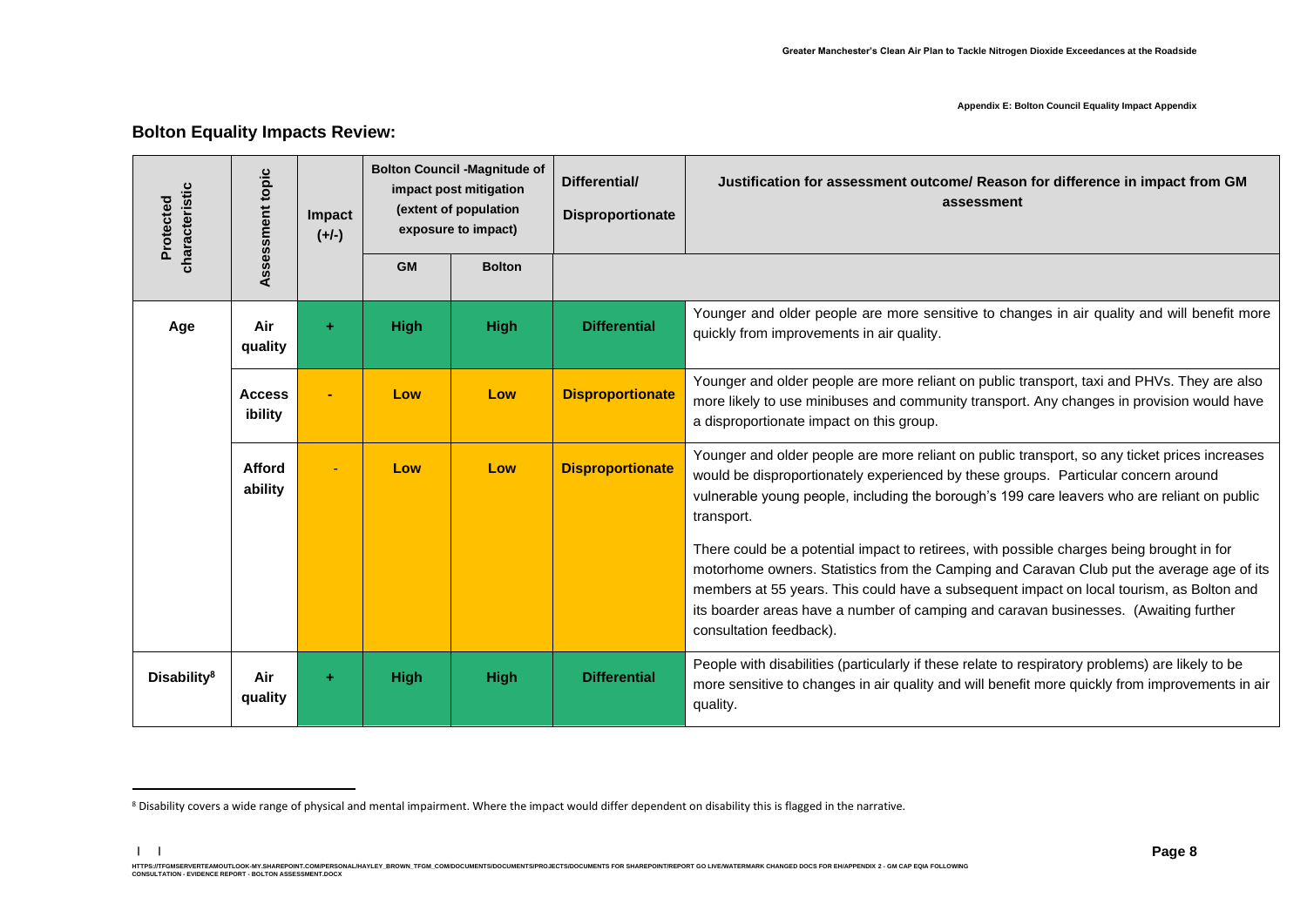| characteristic<br>Protected | ssment topic             | <b>Impact</b><br>$(+/-)$ |             | <b>Bolton Council -Magnitude of</b><br>impact post mitigation<br>(extent of population<br>exposure to impact) | Differential/<br><b>Disproportionate</b> | Justification for assessment outcome/ Reason for difference in impact from GM<br>assessment                                                                                                                                                                                                                                                                                                                                                                                                                                                                                                       |
|-----------------------------|--------------------------|--------------------------|-------------|---------------------------------------------------------------------------------------------------------------|------------------------------------------|---------------------------------------------------------------------------------------------------------------------------------------------------------------------------------------------------------------------------------------------------------------------------------------------------------------------------------------------------------------------------------------------------------------------------------------------------------------------------------------------------------------------------------------------------------------------------------------------------|
|                             | Asses                    |                          | <b>GM</b>   | <b>Bolton</b>                                                                                                 |                                          |                                                                                                                                                                                                                                                                                                                                                                                                                                                                                                                                                                                                   |
|                             | <b>Access</b><br>ibility |                          | Low         | <b>Medium</b>                                                                                                 | <b>Disproportionate</b>                  | 10% of the Bolton population have a disability. 46% of those with a disability are aged 65+ $9$<br>Disabled people make fewer trips per person overall & by walking/ cycling, or car/ van (driver/<br>passenger combined) than non-disabled people. Disabled people make a larger proportion of<br>their overall trips by taxi than non-disabled people, although still less than 5% of their overall<br>trips $10$<br>Disabled people are more likely to be in a household without access to a car and in<br>households with access to a car they are less likely to be a driver <sup>11</sup> . |
|                             | Afford<br>ability        |                          | Low         | <b>Medium</b>                                                                                                 | <b>Disproportionate</b>                  | In 2019 disabled adults (aged 16 years and over) in England made 757 public transport trips<br>on average per person per year, with a greater proportion of their travel by bus, 7%<br>compared with 5% for adults without disabilities. The proportion of trips with taxi/minicab as<br>the main mode was small but noticeably higher for disabled adults, 2.2% <sup>12</sup> . Any cumulative<br>costs past on as a result of the scheme will impact this characteristically adversely.                                                                                                         |
|                             | Air<br>quality           | ٠                        | <b>High</b> | <b>High</b>                                                                                                   | <b>Differential</b>                      | Some small studies have shown an association between air pollution and pregnancy<br>complications such as miscarriage, premature birth and low birth weight. The highest levels<br>of particles were found in mothers who lived closest to busy roads during pregnancy. <sup>13</sup>                                                                                                                                                                                                                                                                                                             |

<sup>9</sup> ONS (2011) *Census table: LC3302EW - Long-term health problem or disability by general health by sex by age.* Available at:

[https://www.nomisweb.co.uk/query/construct/submit.asp?forward=yes&menuopt=201&subcomp=.](https://www.nomisweb.co.uk/query/construct/submit.asp?forward=yes&menuopt=201&subcomp=) (Accessed 19th April 2021).

<sup>&</sup>lt;sup>10</sup> DfT. (2020) Statistical data set: Travel by vehicle availability, income, ethnic group, household type, mobility status and NS-SEC. Travel by disability status and main mode or stage mode: England. Available at: [https://www.gov.uk/government/statistical-data-sets/nts07-car-ownership-and-access.](https://www.gov.uk/government/statistical-data-sets/nts07-car-ownership-and-access) (Accessed 5 th March 2021)

**<sup>11</sup>** DfT. (2021) *Transport: Disability and Accessibility Statistics, England 2019/2020.* Available at:

[https://assets.publishing.service.gov.uk/government/uploads/system/uploads/attachment\\_data/file/972438/transport-disability-and-accessibility-statistics-england-2019-to-2020.pdf.](https://assets.publishing.service.gov.uk/government/uploads/system/uploads/attachment_data/file/972438/transport-disability-and-accessibility-statistics-england-2019-to-2020.pdf) (Accessed 4th May 2021) **<sup>12</sup>** DfT. (2021) *Transport: Disability and Accessibility Statistics, England 2019/2020.* Available at:

https://assets.publishing.service.gov.uk/government/uploads/system/uploads/attachment\_data/file/972438/transport-disability-and-accessibility-statistics-england-2019-to-2020.pdf. (Accessed 4th May 2021) <sup>13</sup> Tommy's. (2020) *Air pollution and pregnancy.* Available at[: https://www.tommys.org/pregnancy-information/im-pregnant/ask-a-midwife/air-pollution-and-pregnancy.](https://www.tommys.org/pregnancy-information/im-pregnant/ask-a-midwife/air-pollution-and-pregnancy) (Accessed 4<sup>th</sup> May 2021)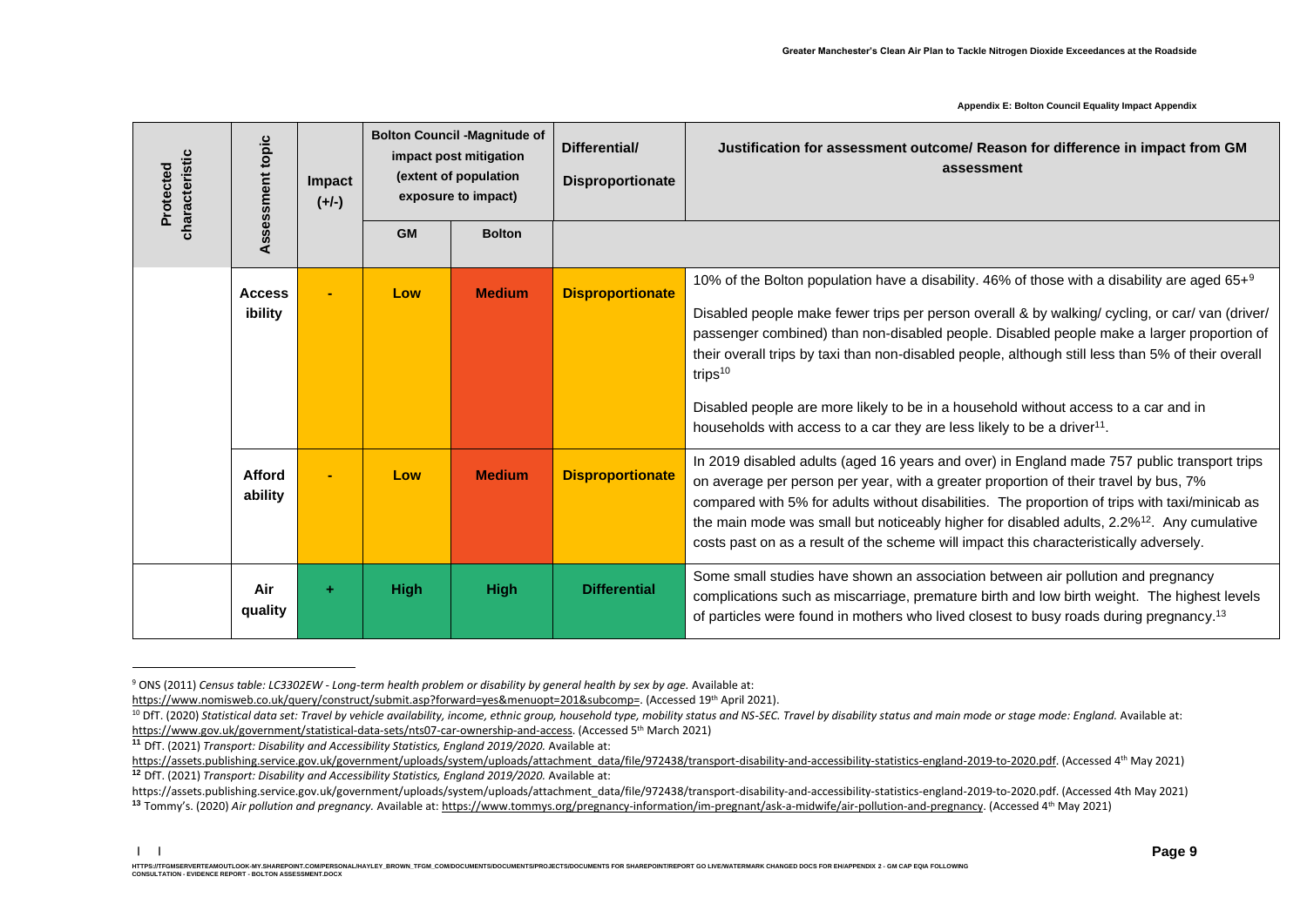| characteristic<br>Protected   | topic<br>Assessment      | <b>Impact</b><br>$(+/-)$ |             | <b>Bolton Council -Magnitude of</b><br>impact post mitigation<br>(extent of population<br>exposure to impact) | Differential/<br><b>Disproportionate</b> | Justification for assessment outcome/ Reason for difference in impact from GM<br>assessment                                                                                                                                                                                                                                                                                                                                                                                                                                                                                             |
|-------------------------------|--------------------------|--------------------------|-------------|---------------------------------------------------------------------------------------------------------------|------------------------------------------|-----------------------------------------------------------------------------------------------------------------------------------------------------------------------------------------------------------------------------------------------------------------------------------------------------------------------------------------------------------------------------------------------------------------------------------------------------------------------------------------------------------------------------------------------------------------------------------------|
|                               |                          |                          | <b>GM</b>   | <b>Bolton</b>                                                                                                 |                                          |                                                                                                                                                                                                                                                                                                                                                                                                                                                                                                                                                                                         |
| Pregnancy<br>and<br>maternity | <b>Access</b><br>ibility |                          |             | Low                                                                                                           | <b>Disproportionate</b>                  | Although it's difficult to determine the number of pregnant women accessing public transport<br>in Bolton or Greater Manchester, in 2018 across England, women made over a third more<br>journeys by bus than men. <sup>14</sup>                                                                                                                                                                                                                                                                                                                                                        |
|                               | Afford<br>ability        |                          |             | Low                                                                                                           | <b>Disproportionate</b>                  | Although it's difficult to determine the affordability impact for pregnant women, it is possible to<br>state that women are far more likely than men to be in paid part time work for significant<br>periods of their working lives. A key issue for many women, therefore, is the challenge of<br>paying for weekly transport passes when working in this way: public transport can be<br>prohibitively expensive and inflexible for anyone working outside 'normal' full time hours and<br>as a result any additional price increases could impact this characteristic. <sup>15</sup> |
| Race <sup>16</sup>            | Air<br>quality           | ÷                        | <b>High</b> | <b>High</b>                                                                                                   | <b>Disproportionate</b>                  | A significant number of the minority ethnic communities across Bolton are located in areas<br>where air quality is poorest, including town centre locations. They will therefore<br>disproportionately benefit from improvements in air quality.                                                                                                                                                                                                                                                                                                                                        |
|                               | <b>Access</b><br>ibility |                          | Low         | <b>Medium</b>                                                                                                 | <b>Disproportionate</b>                  | People from Asian/ Asian British ethnic groups are more likely to live in a household which<br>does not have a car or van than people from White British backgrounds. <sup>17</sup> As a result any<br>additional costs passed on through public transport costs, as a result of the scheme, will have<br>a disproportionate impact on this characteristic.                                                                                                                                                                                                                             |

**<sup>14</sup>** DfT. (2019) *Mode of Travel Statistical Data Set, NTS0702* Available at[: https://bit.ly/34dmDGR.](https://bit.ly/34dmDGR) (Accessed 4th May 2021).

**<sup>15</sup>** Women's Budget Group. (2019) *Public Transport & Gender.* Available at[: https://wbg.org.uk/wp-content/uploads/2019/10/TRANSPORT-2019-1.pdf.](https://wbg.org.uk/wp-content/uploads/2019/10/TRANSPORT-2019-1.pdf) (Accessed 4th May 2021).

<sup>&</sup>lt;sup>16</sup> Race covers all races identified within the ONS dataset. Where the impact would differ for different races, this is identified in the narrative.

<sup>&</sup>lt;sup>17</sup> DfT (2020). Statistical data set: Travel by vehicle availability, income, ethnic group, household type, mobility status and NS-SEC. Adult personal car access and trip rates by ethnic group: England. Available at: https://www.gov.uk/government/statistical-data-sets/nts07-car-ownership-and-access. (Accessed 5th March 2021).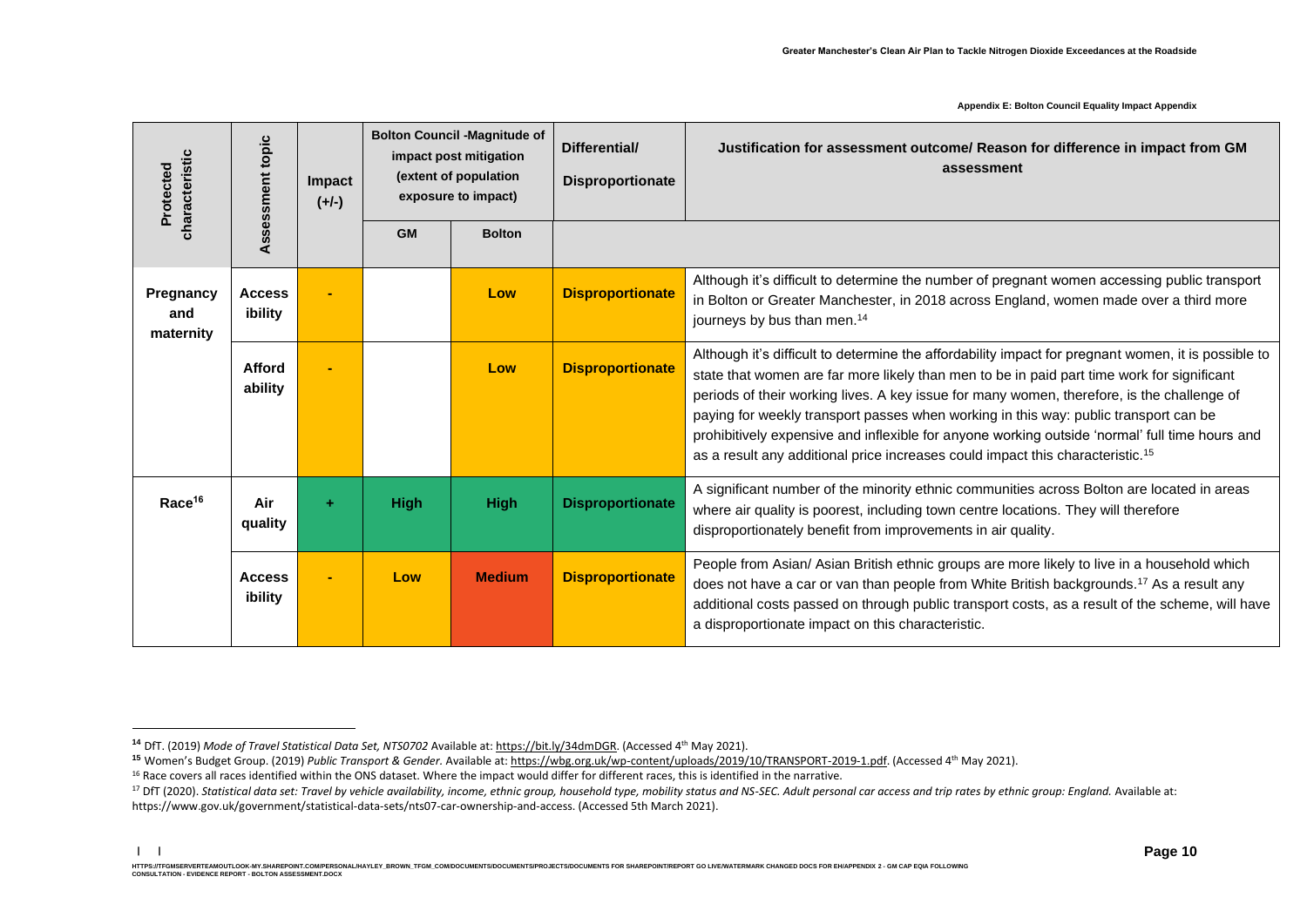| characteristic<br>Protected | Assessment topic         | Impact<br>$(+/-)$ |               | <b>Bolton Council -Magnitude of</b><br>impact post mitigation<br>(extent of population<br>exposure to impact) | Differential/<br><b>Disproportionate</b> | Justification for assessment outcome/ Reason for difference in impact from GM<br>assessment                                                                                                                                                                                                                                                                                                                                                                                                                                                                                                                                                                                                                                                                                                                                                                     |
|-----------------------------|--------------------------|-------------------|---------------|---------------------------------------------------------------------------------------------------------------|------------------------------------------|-----------------------------------------------------------------------------------------------------------------------------------------------------------------------------------------------------------------------------------------------------------------------------------------------------------------------------------------------------------------------------------------------------------------------------------------------------------------------------------------------------------------------------------------------------------------------------------------------------------------------------------------------------------------------------------------------------------------------------------------------------------------------------------------------------------------------------------------------------------------|
|                             |                          |                   | <b>GM</b>     | <b>Bolton</b>                                                                                                 |                                          |                                                                                                                                                                                                                                                                                                                                                                                                                                                                                                                                                                                                                                                                                                                                                                                                                                                                 |
|                             | Afford<br>ability        |                   | Low           | <b>Medium</b>                                                                                                 | <b>Disproportionate</b>                  | Bolton has a very diverse community with a significant number of the population being from<br>communities other than White British. In the consultation report for Bolton the results<br>demonstrated that those most impacted were from Asian communities, as well as a small<br>proportion from African communities. In addition to these, Bolton has a large Eastern<br>European community. A significant number responding to the survey were PHV drivers, but<br>we must also consider small to medium size business owners from our minority communities,<br>as well as other, smaller communities who will be impacted by the scheme. This includes a<br>small Roma Gypsy community that reside in a few of our wards.<br>Any increases in business costs are therefore likely to be experienced disproportionately by<br>this protected characteristic. |
| <b>Sex</b>                  | Air<br>quality           |                   |               | No equality impact                                                                                            |                                          | No equality impact identified                                                                                                                                                                                                                                                                                                                                                                                                                                                                                                                                                                                                                                                                                                                                                                                                                                   |
|                             | <b>Access</b><br>ibility | ÷.                | Low           | Low                                                                                                           | <b>Disproportionate</b>                  | In 2018 across England women made over a third more journeys by bus than men, therefore<br>the impact to this group in Bolton would be low.                                                                                                                                                                                                                                                                                                                                                                                                                                                                                                                                                                                                                                                                                                                     |
|                             | <b>Afford</b><br>ability |                   | <b>Medium</b> | <b>Medium</b>                                                                                                 | <b>Disproportionate</b>                  | Taxi drivers, PHV drivers and bus drivers are over 90% more likely to be male than female.<br>Any business costs are therefore likely to be disproportionately experienced by men.<br>However, Auto Trader research in 2017 discovered women now make up 32 percent of van<br>owners, so too could be impacted by the scheme.<br>Consideration needs to be made on the impact to business owners' viability as part of the<br>scheme.                                                                                                                                                                                                                                                                                                                                                                                                                           |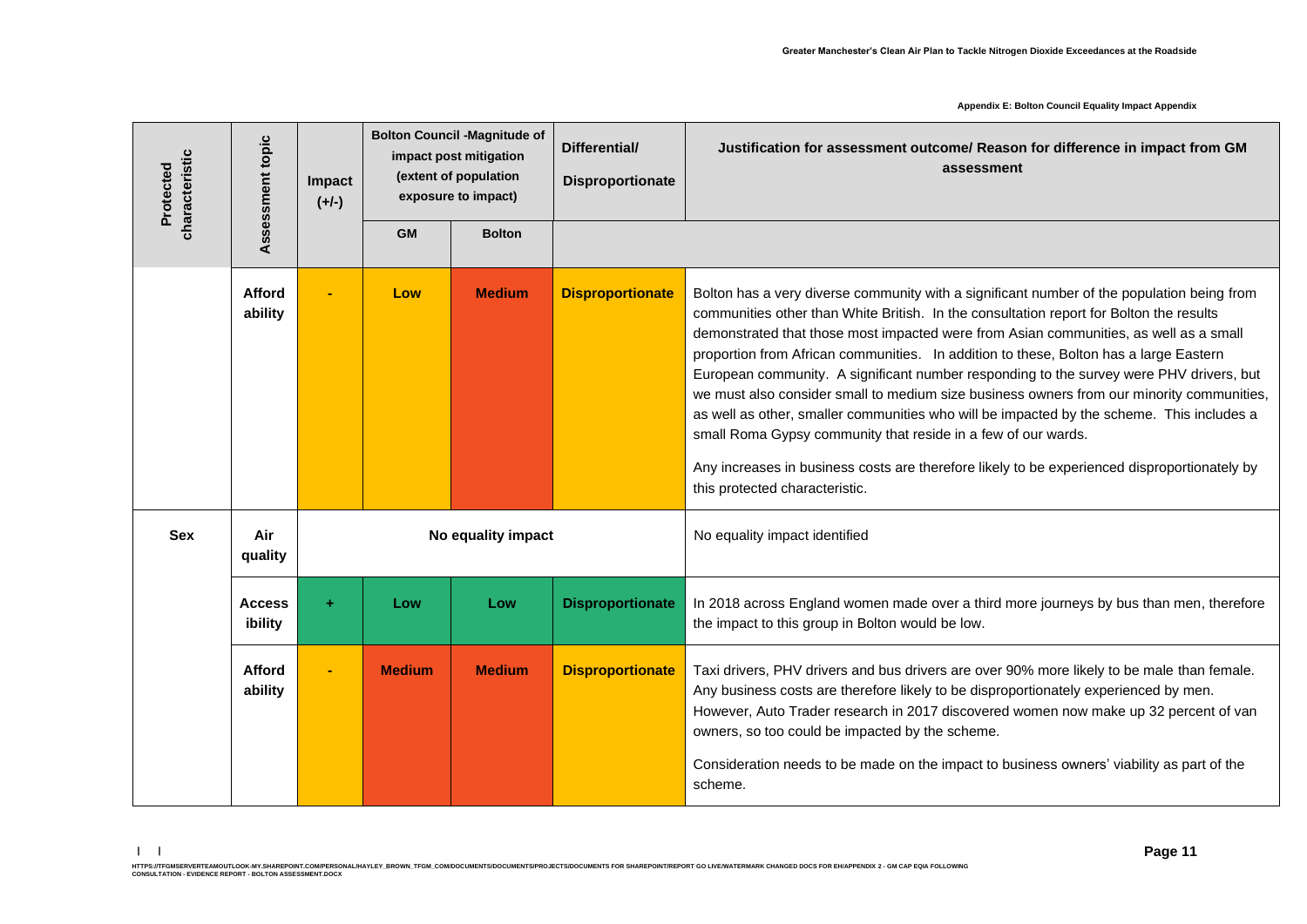| characteristic<br>Protected | Assessment topic         | Impact<br>$(+/-)$ | <b>Bolton Council -Magnitude of</b><br>impact post mitigation<br>(extent of population<br>exposure to impact) |               | Differential/<br><b>Disproportionate</b> | Justification for assessment outcome/ Reason for difference in impact from GM<br>assessment                                                                                                                                                                                                                                                                                                                                                                                                                                                                                                                                                                                                                                                                                                      |
|-----------------------------|--------------------------|-------------------|---------------------------------------------------------------------------------------------------------------|---------------|------------------------------------------|--------------------------------------------------------------------------------------------------------------------------------------------------------------------------------------------------------------------------------------------------------------------------------------------------------------------------------------------------------------------------------------------------------------------------------------------------------------------------------------------------------------------------------------------------------------------------------------------------------------------------------------------------------------------------------------------------------------------------------------------------------------------------------------------------|
|                             |                          |                   | <b>GM</b>                                                                                                     | <b>Bolton</b> |                                          |                                                                                                                                                                                                                                                                                                                                                                                                                                                                                                                                                                                                                                                                                                                                                                                                  |
|                             |                          |                   |                                                                                                               |               |                                          | A number of horse owners in the borough highlighted the impact of the scheme through the<br>consultation. Nationally, equestrian sport is one of the few sports where the majority of<br>participants are female (67% according to the BETA National Equestrian Survey 2019) and<br>90% of coaches are female (British Equestrian Coaching Survey 2019). <sup>18</sup> Therefore<br>horsebox owners are more likely to be female and disproportionally impacted.<br>Bus fares are a barrier to access. 38% of adults would use buses more often if fares were<br>cheaper. 14% of women and 12% of men said they don't use buses because fares were too<br>high. <sup>19</sup> If charges were subsequently passed on it would impact this characteristic and add a<br>further barrier to access. |
| <b>Religion/</b><br>belief  | Air<br>Quality           | ٠                 | <b>High</b>                                                                                                   | <b>High</b>   | <b>Disproportionate</b>                  | Many of Bolton's Air Quality Management Areas, located near to where people live, are<br>located in the borough's more deprived areas. There are a high proportion of residents of<br>Muslim & Hindu Faith living within these areas. <sup>20</sup>                                                                                                                                                                                                                                                                                                                                                                                                                                                                                                                                              |
|                             | <b>Access</b><br>ibility |                   | N/A                                                                                                           | <b>Medium</b> | <b>Disproportionate</b>                  | Bolton has a large population of residents from the Muslim and Hindu community. We are<br>aware that people from Asian/ Asian British ethnic groups are more likely to live in a<br>household which does not have a car or van than people from White British backgrounds. As<br>a large proportion of our residents are from these community, any cumulative costs in<br>charges in public transport could have a disproportionate impact.                                                                                                                                                                                                                                                                                                                                                      |

**<sup>18</sup>** British Equestrian. (no date) *Equality and Diversity*. Available at[: https://www.britishequestrian.org.uk/getInvolved/equality-diversity.](https://www.britishequestrian.org.uk/getInvolved/equality-diversity) (Accessed: 4th May 2021).

**<sup>19</sup>** DfT. (2013) *Public Attitudes Towards Busses, Table ATT0109.* Available at[: https://bit.ly/2op0KoJ.](https://bit.ly/2op0KoJ) (Accessed 4th May 2021).

**<sup>20</sup>** Bolton JSNA. (2011) *Breakdown of religion or belief in Bolton*. Available at[: https://www.boltonjsna.org.uk/religion-belief.](https://www.boltonjsna.org.uk/religion-belief) (Accessed 4th May 2021).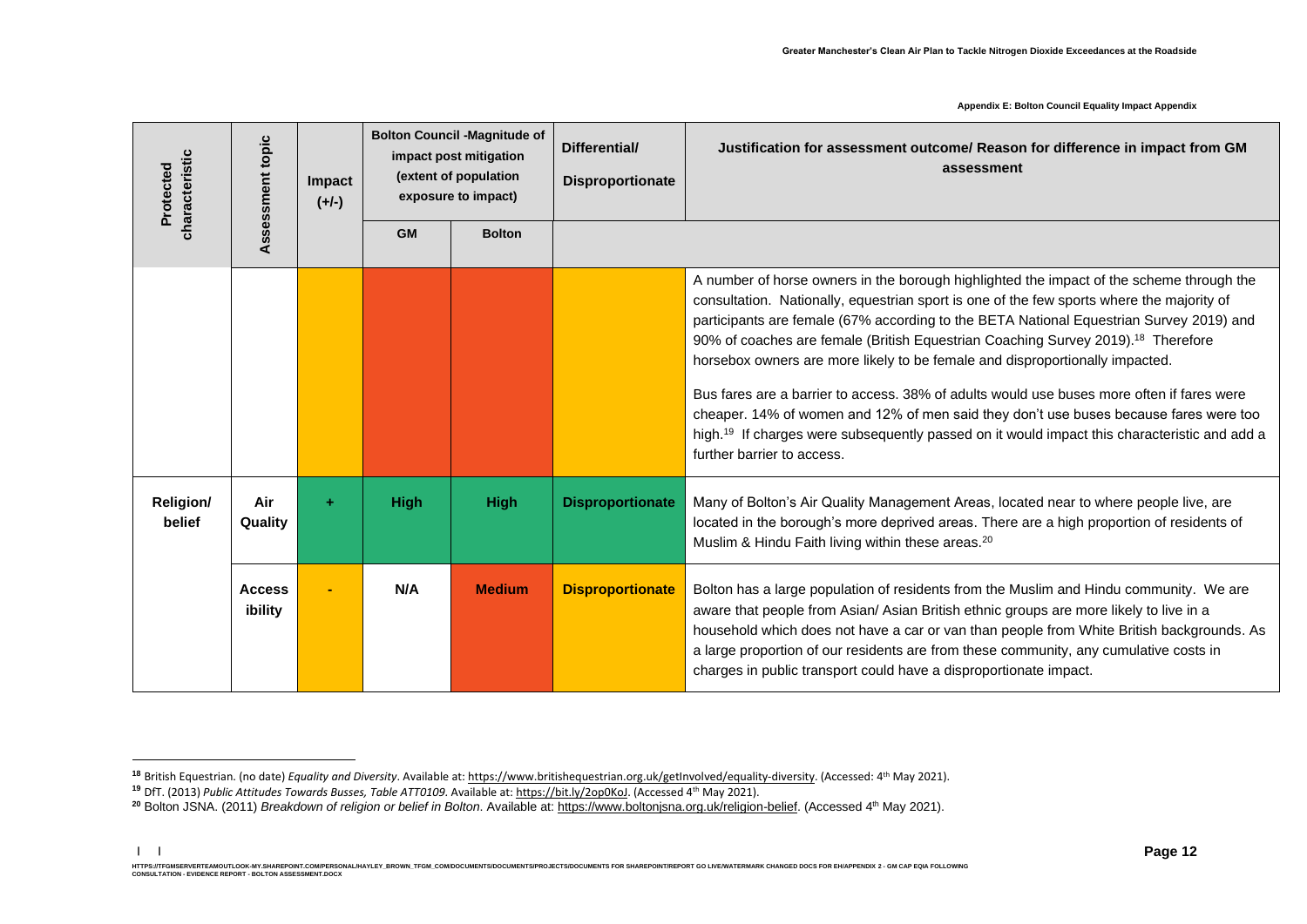| characteristic<br>Protected                    | Assessment topic                               | Impact<br>$(+/-)$  | <b>Bolton Council -Magnitude of</b><br>impact post mitigation<br>(extent of population<br>exposure to impact) |                           | Differential/<br><b>Disproportionate</b> | Justification for assessment outcome/ Reason for difference in impact from GM<br>assessment                                                                                                                                                                                                                                                                                                                                                                                           |
|------------------------------------------------|------------------------------------------------|--------------------|---------------------------------------------------------------------------------------------------------------|---------------------------|------------------------------------------|---------------------------------------------------------------------------------------------------------------------------------------------------------------------------------------------------------------------------------------------------------------------------------------------------------------------------------------------------------------------------------------------------------------------------------------------------------------------------------------|
|                                                |                                                |                    | <b>GM</b>                                                                                                     | <b>Bolton</b>             |                                          |                                                                                                                                                                                                                                                                                                                                                                                                                                                                                       |
|                                                | <b>Afford</b><br>ability                       |                    | Low                                                                                                           | <b>Medium</b>             | <b>Disproportionate</b>                  | Bolton has a very diverse community with a significant number of the population being<br>Muslim and Hindu. In the consultation report for Bolton the results demonstrated that those<br>most impacted were of Muslim faith, male and drove Private Hire Taxis. Any increases in<br>business costs are therefore likely to be experienced disproportionately by this group.                                                                                                            |
| Gender<br>reassignme<br>nt/ Gender<br>identity | Air<br>Quality                                 |                    |                                                                                                               | No equality impact        |                                          |                                                                                                                                                                                                                                                                                                                                                                                                                                                                                       |
|                                                | <b>Access</b><br>ibility                       |                    |                                                                                                               | <b>No equality impact</b> |                                          |                                                                                                                                                                                                                                                                                                                                                                                                                                                                                       |
|                                                | <b>Afford</b><br>No equality impact<br>ability |                    |                                                                                                               |                           |                                          |                                                                                                                                                                                                                                                                                                                                                                                                                                                                                       |
| <b>Sexual</b><br>orientation                   | Air<br>Quality                                 | No equality Impact |                                                                                                               |                           |                                          |                                                                                                                                                                                                                                                                                                                                                                                                                                                                                       |
|                                                | <b>Access</b><br>ibility                       |                    | Low                                                                                                           | <b>Low/Medium</b>         | <b>Differential</b>                      | Although the data is not available for Bolton, in a recent consultation by GMCA, looking at the<br>impact of Covid-19 on the LGBTQ+ community across GM, there was a significant reduction<br>in the use of public transport by this protected characteristic, as they did not feel comfortable.<br>Hate crime data for the Covid-19 period was also unavailable, however, a GMCA residents<br>survey found that 41% of LGB people reported they had been a victim of a crime and 53% |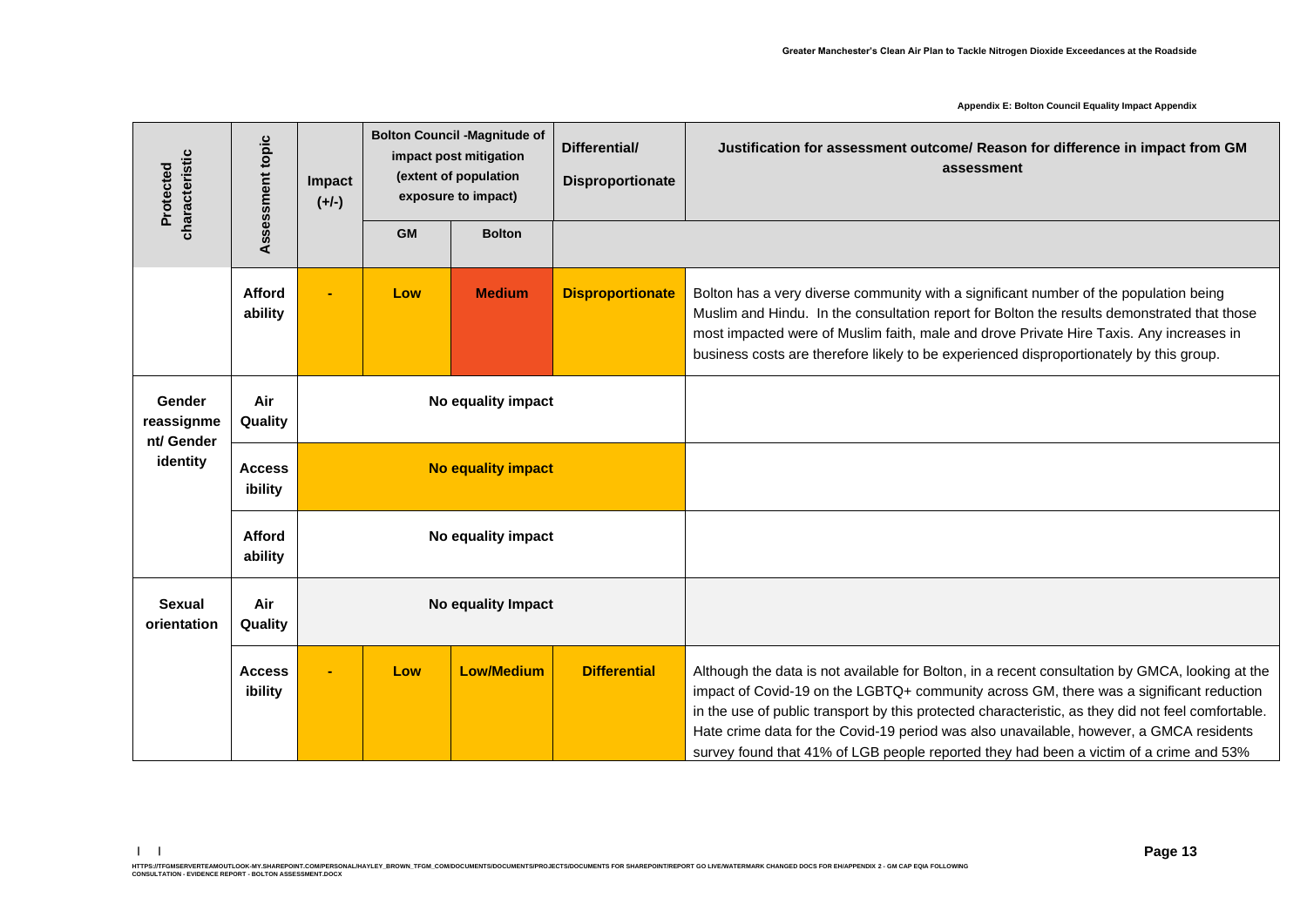| characteristic<br>Protected        | Assessment topic   | <b>Impact</b><br>$(+/-)$ | <b>Bolton Council -Magnitude of</b><br>impact post mitigation<br>(extent of population<br>exposure to impact) |                   | Differential/<br><b>Disproportionate</b> | Justification for assessment outcome/ Reason for difference in impact from GM<br>assessment                                                                                                                                                                                                                                                                               |
|------------------------------------|--------------------|--------------------------|---------------------------------------------------------------------------------------------------------------|-------------------|------------------------------------------|---------------------------------------------------------------------------------------------------------------------------------------------------------------------------------------------------------------------------------------------------------------------------------------------------------------------------------------------------------------------------|
|                                    |                    |                          | <b>GM</b>                                                                                                     | <b>Bolton</b>     |                                          |                                                                                                                                                                                                                                                                                                                                                                           |
|                                    |                    |                          |                                                                                                               |                   |                                          | reported experiencing antisocial behaviour or a disturbance in the last 12 months. Therefore<br>there could be greater reliance of private hire vehicles in comparison to public transport. <sup>21</sup>                                                                                                                                                                 |
|                                    | Afford<br>ability  |                          | N/A                                                                                                           | <b>Low/Medium</b> | <b>Differential</b>                      | Any additional price increases by PHV could potentially impact this characteristic.                                                                                                                                                                                                                                                                                       |
| Marriage &<br>civil<br>partnership | No equality impact |                          |                                                                                                               |                   |                                          |                                                                                                                                                                                                                                                                                                                                                                           |
| Socio-<br><b>Economic</b>          | Air<br>Quality     | ÷                        | <b>Not</b><br>assessed<br>by GM                                                                               | <b>High</b>       | <b>Disproportionate</b><br>ly.           | Across the country, areas with higher concentrations of poorer households have the higher<br>concentrations of traffic-related pollution, while emitting the least nitrogen oxides & particulate<br>matter. $^{22}$<br>Many of Bolton's Air Quality Management Areas located near to where people live are<br>located in the borough's more deprived areas. <sup>23</sup> |

<sup>&</sup>lt;sup>21</sup> GMCA. (2021) *The Impact of Covid-19 on LGBTQ+ People in Greater Manchester.* Available at: The Impact of Covid-19 on LGBTQ+ People in [Greater Manchester \(googleusercontent.com\)](https://webcache.googleusercontent.com/search?q=cache:N4CqYA9_1n0J:https://www.gmcvo.org.uk/system/files/The%2520Impact%2520of%2520Covid-19%2520on%2520LGBTQ%252B%2520People_%2520Final%2520Report_%2520February%25202021.pdf+&cd=1&hl=en&ct=clnk&gl=uk)  $(Accessed: 18<sup>th</sup>)$  June 2021).

<sup>&</sup>lt;sup>22</sup> Barnes H, Chatterton TJ, Longhurst WS. (2019). *Emissions vs exposure: Increasing injustice from road traffic-related air pollution in the United Kingdom*. Transportation Research Part D: Transport and Environment, 73, p56-66. Available at: https://www.sciencedirect.com/science/article/pii/S1361920919300392. (Accessed 15th April 2021)**.**

**<sup>23</sup>** GMCA (2021). *Mapping GM*. Available at: [GM Open Data Infrastructure Map | MappingGM.](https://mappinggm.org.uk/gmodin/?lyrs=gm_boundaries,v_ons_imd_2019,aqmas_gm#os_maps_light/13/53.5700/-2.4417) (Accessed 15th April 2021).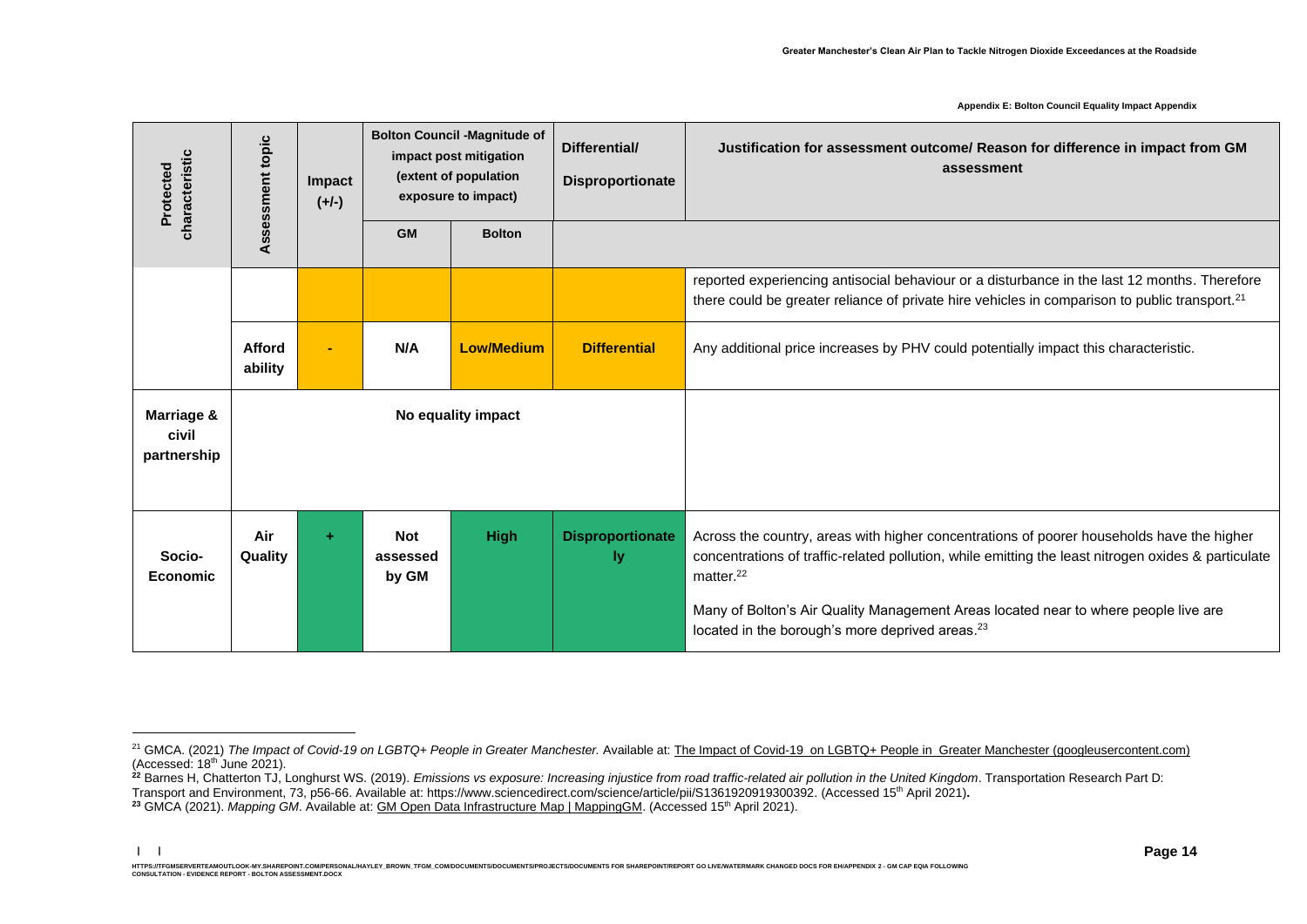| characteristic<br>Protected |  | topic<br>Assessment      | <b>Impact</b><br>$(+/-)$ | <b>Bolton Council -Magnitude of</b><br>impact post mitigation<br>(extent of population<br>exposure to impact) |               | Differential/<br><b>Disproportionate</b> | Justification for assessment outcome/ Reason for difference in impact from GM<br>assessment                                                                                                                                                                                                                                                                                                                                                                                                                                                                                                                            |
|-----------------------------|--|--------------------------|--------------------------|---------------------------------------------------------------------------------------------------------------|---------------|------------------------------------------|------------------------------------------------------------------------------------------------------------------------------------------------------------------------------------------------------------------------------------------------------------------------------------------------------------------------------------------------------------------------------------------------------------------------------------------------------------------------------------------------------------------------------------------------------------------------------------------------------------------------|
|                             |  |                          |                          | <b>GM</b>                                                                                                     | <b>Bolton</b> |                                          |                                                                                                                                                                                                                                                                                                                                                                                                                                                                                                                                                                                                                        |
|                             |  | <b>Access</b><br>ibility |                          | <b>Not</b><br>assessed<br>by GM                                                                               | <b>Medium</b> | <b>Disproportionate</b>                  | During the second lockdown period, people in deprived areas are three times more likely to<br>use public transport for essential travel. Furthermore, people living in the most deprived<br>areas are less likely to be able to work from home and are more reliant on public transport. <sup>24</sup><br>People in households with lower incomes are more likely to not own a car/ van, while people<br>in households with higher incomes are more likely to own 2 or more cars/vans. <sup>25</sup><br>Therefore, any changes in provision would have a disproportionate impact on this low socio-<br>economic group. |
|                             |  | Afford<br>ability        |                          | <b>Not</b><br>assessed<br>by GM                                                                               | <b>Medium</b> | <b>Disproportionate</b>                  | Bolton residents, that are from low socio-economic backgrounds are from our more deprived<br>wards are more reliant on public transport, so any ticket price increases would be<br>disproportionately experienced by these groups.                                                                                                                                                                                                                                                                                                                                                                                     |

<sup>&</sup>lt;sup>24</sup> Aldridge, R et al. (2021) *UCL Covid-19 Virus Watch study.* Available at[: https://www.ucl.ac.uk/news/2021/jan/people-deprived-areas-3-times-more-likely-use-public-transport-essential-travel.](https://www.ucl.ac.uk/news/2021/jan/people-deprived-areas-3-times-more-likely-use-public-transport-essential-travel) (Accessed 4th May 2021)

<sup>&</sup>lt;sup>25</sup> DfT (2020). Statistical data set: Travel by vehicle availability, income, ethnic group, household type, mobility status and NS-SEC. Household car availability by household income quintile: England. Available at: https://www.gov.uk/government/statistical-data-sets/nts07-car-ownership-and-access. (Accessed 5<sup>th</sup> March 2021).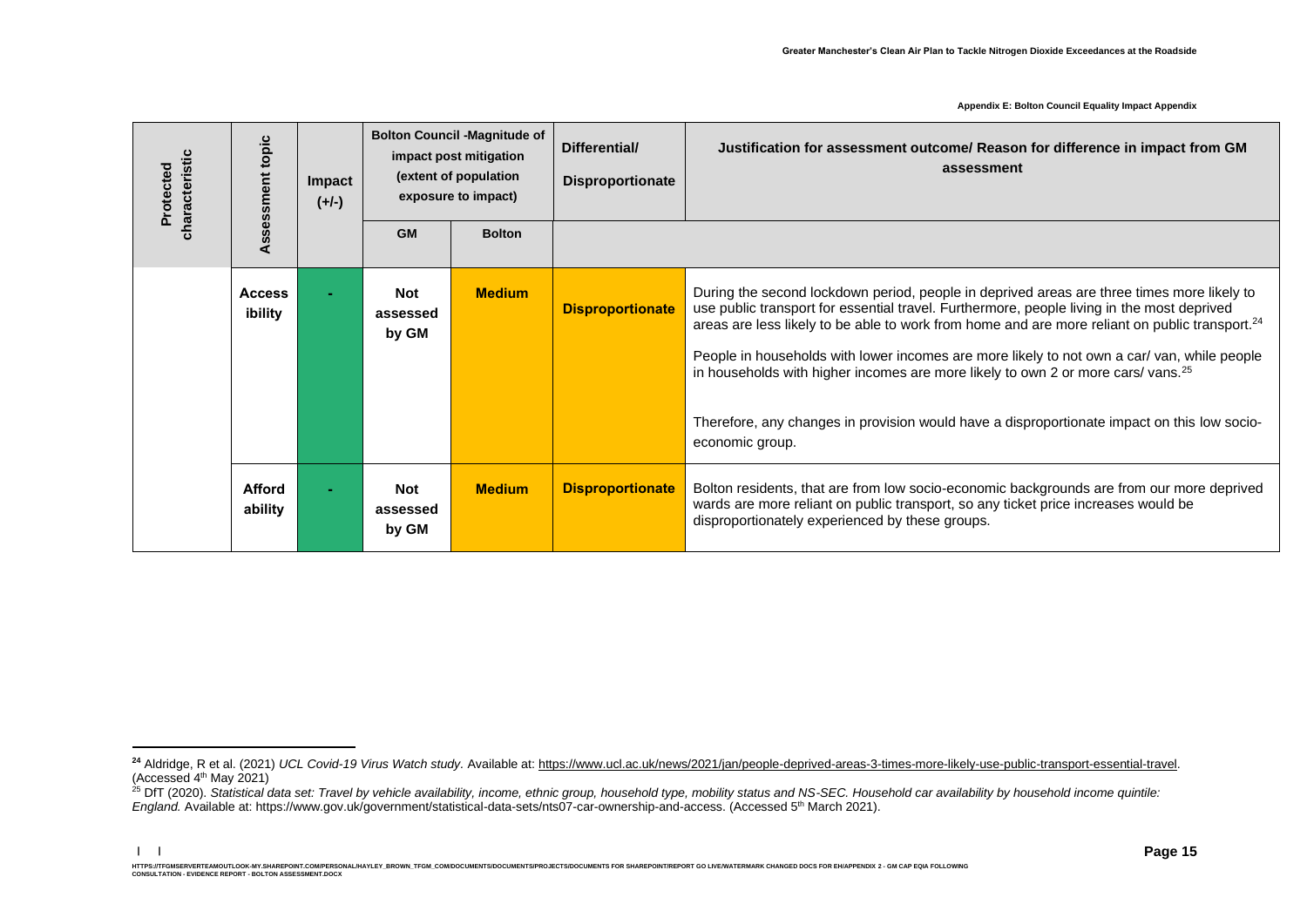## <span id="page-17-0"></span>**2.3 'Hot-spots' in Bolton**

Based on the baseline collated for Bolton the following geographical and protected characteristic 'hot-spots' have been identified. Geographical hotspots refer to areas which have a higher than average proportion of people with protected characteristics (of all types) whereas protected characteristic hot-spots refer to areas within Bolton that have particularly high numbers of a particular protected characteristic.

### **2.3.1 Geographical 'hot-spots' in Bolton**

- Crompton
- Rumworth
- Great Lever
- Halliwell
- Harper Green
- Town Centre

These areas of the borough have higher ethnically diverse communities. In addition, these geographical areas are situated in areas of deprivation, that may also see the greatest positive impact of the scheme, in terms of improved air quality, but could be impacted financially.

### **2.3.2 Protected characteristic 'hot-spots' in Bolton**

- Socio-economic and religious hotspots vary from those outlined by the Greater Manchester EqIA, due to the demographics within Bolton.
- Other ethnically diverse communities have been identified, via ownership, including a large Eastern European community and smaller traveller communities. There is limited information about possible impacts due to the lack of engagement in the consultation, so this will need to be monitored further.
- Horsebox owners have been identified due to their engagement in the consultation.
- Motorhome owners have been identified, but we're awaiting further consultation data to see what impact this will have on particular groups.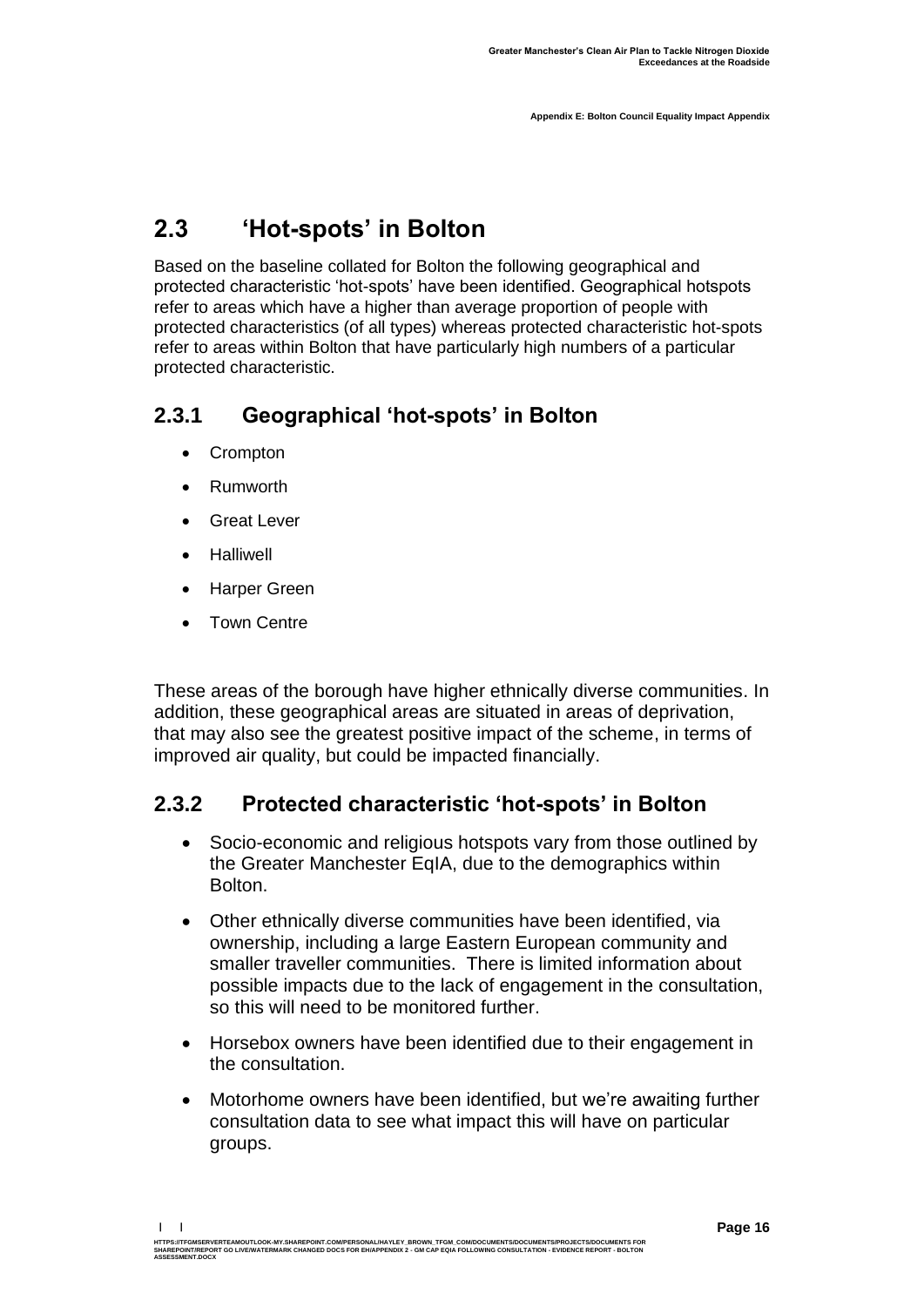## <span id="page-18-0"></span>**2.4 Actions to be taken by Bolton**

Actions will be taken to review and assess the potential negative impacts that are specific to our borough. These can be described as follows: -

### **2.4.1 Mitigation for potential equality impacts identified**

Mitigations by Bolton Council to include:

- A range of exemptions, concessions and supporting measures are proposed, with a particular emphasis on mitigating any impacts on vulnerable groups (see concessions list below).
- Detailed communications and marketing planned developed and implemented, ensuring those impacted are made aware of the scheme. Imagery, messaging & supporting interventions associated with schemes should include a diverse range of people to reflect those characteristics impacted.
- Engagement with Vision Partners and Bolton Council stakeholders, ensuring clear and concise messages about the Programme are accessible to those service users impacted.
- Engagement with Business Bolton to ensure business owners impacted by the scheme are supported and made aware of the concessions available.
- Implementation of alternative modes of transport, including investment from the Active Travel Fund for cycle lanes.
- Links to borough wide strategies, including Climate Change Strategy and Hate Crime Plan/pilot project.

#### **Mitigating measures delivered as part of the CAZ Programme:**

- **The Clean Bus Fund** aims to mitigate against potential financial impacts on bus service providers, that could result in a reduction in or increase in the cost of bus services caused by the charging.
- **The Clean Commercial Vehicle Fund** proposes to offer businesses financial support to replace or retrofit non-compliant vehicles, reducing the impact of possible charges on their service provision.
- **The Clean Taxi Fund** proposes to offer replacement grants to support the purchase of compliant or zero emission capable hackneys and PHVs ( both Wheelchair Accessible Vehicles (WAV) and non- WAV) and retrofit grants of up to £5k for the retrofit of hackneys or PHVs.
- **Vehicle Finance:** For all vehicle types impacted by the CAZ except buses, vehicle finance will be available to support the purchase of a compliant vehicle, providing access to affordable finance for those that require assistance.

**<sup>| |</sup>**  HTTPS://TFGMSERVERTEAMOUTLOOK-MY.SHAREPOINT.COM/PERSONAL/HAYLEY\_BROWN\_TFGM\_COM/DOCUMENTS/DOCUMENTS/PROJECTS/DOCUMENTS FOR<br>SHAREPOINT/REPORT GO LIVE/WATERMARK CHANGED DOCS FOR EH/APPENDIX 2 - GM CAP EQIA FOLLOWING CONSULTAT **ASSESSMENT.DOCX**